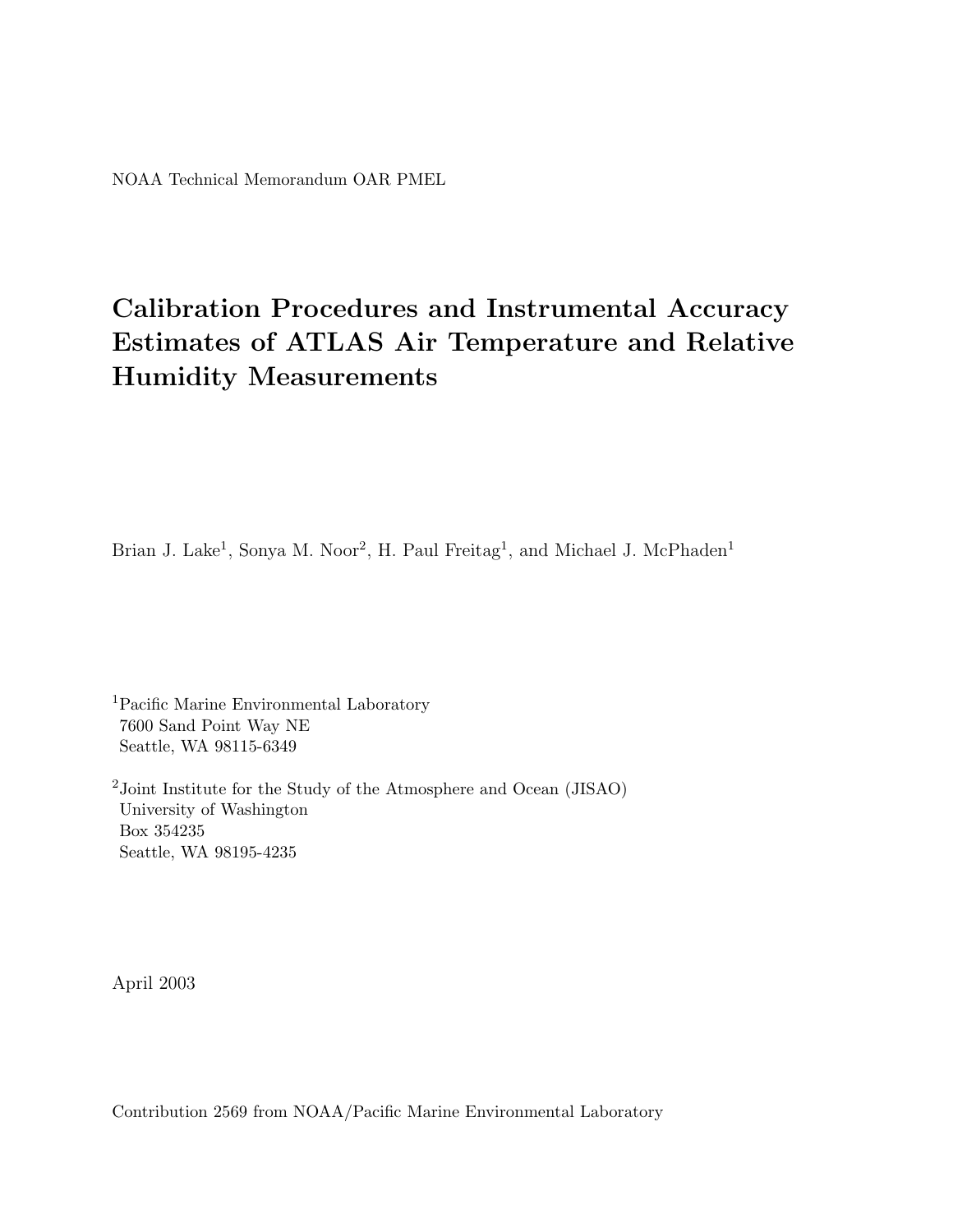#### NOTICE

Mention of a commercial company or product does not constitute an endorsement by NOAA/OAR. Use of information from this publication concerning proprietary products or the tests of such products for publicity or advertising purposes is not authorized.

Contribution No. 2569 from NOAA/Pacific Marine Environmental Laboratory Contribution No. 981 from Joint Institute for the Study of the Atmosphere and Ocean

For sale by the National Technical Information Service, 5285 Port Royal Road Springfield, VA 22161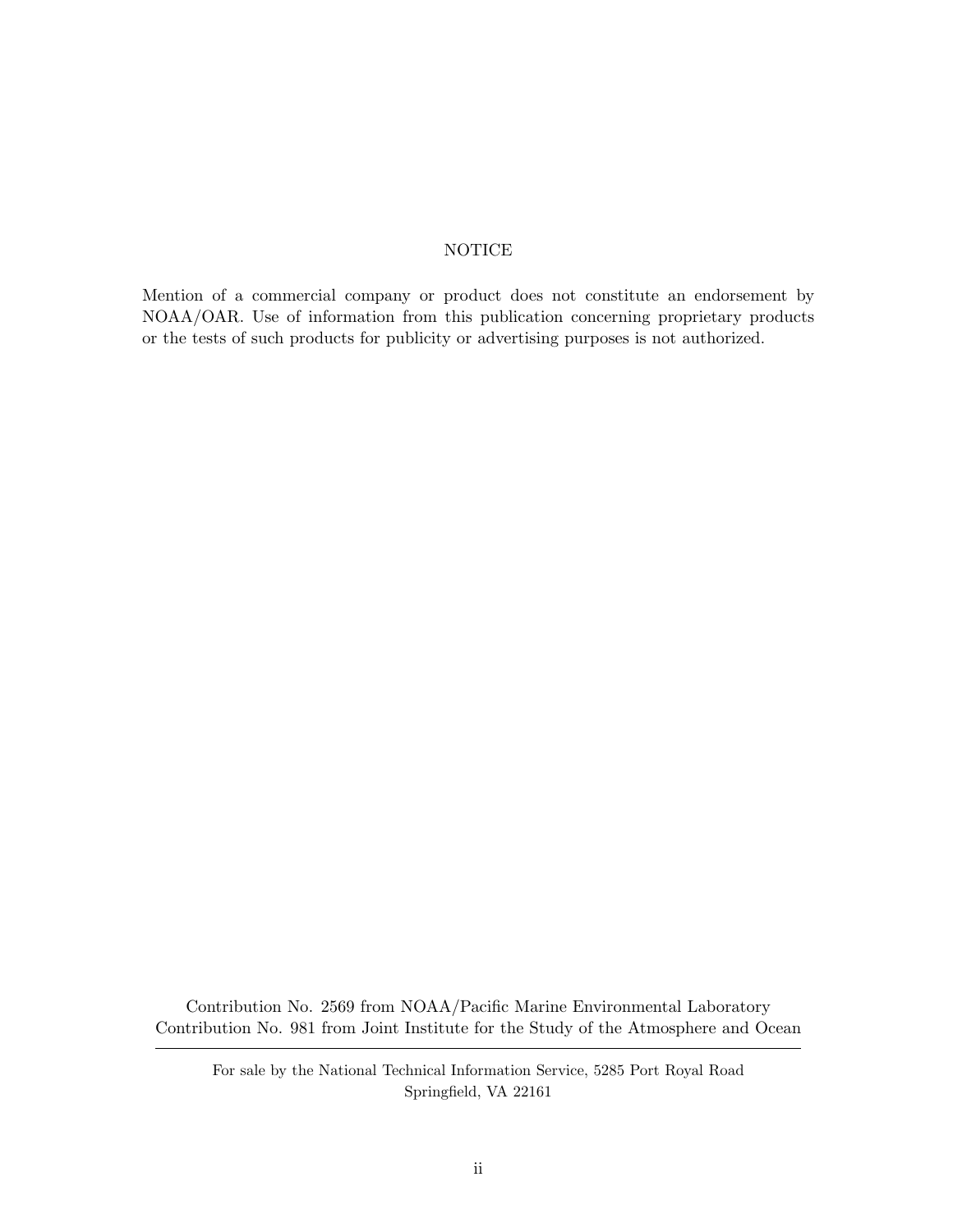## **Contents**

| 1.  |                                                               | $\mathbf{1}$   |  |  |  |  |
|-----|---------------------------------------------------------------|----------------|--|--|--|--|
| 2.  | $\mathcal{D}_{1}$                                             |                |  |  |  |  |
| 3.  | Humidity Calibration Procedures                               | $\overline{4}$ |  |  |  |  |
| 4.  | Air Temperature Calibration Procedures                        | 6              |  |  |  |  |
| 5.  | I/O Board Calibration Procedures                              | 6              |  |  |  |  |
| 6.  | Relative Humidity Equilibration                               | $\overline{7}$ |  |  |  |  |
| 7.  | Humidity Calibration Repeatability                            | 10             |  |  |  |  |
| 8.  | Individual Sensor and I/O Board Calibrations                  | 13             |  |  |  |  |
|     | 8.1                                                           | 13             |  |  |  |  |
|     | 8.2                                                           | 15             |  |  |  |  |
|     | 8.3                                                           | 16             |  |  |  |  |
|     | 8.4                                                           | 16             |  |  |  |  |
| 9.  |                                                               | 16             |  |  |  |  |
|     | 9.1                                                           | 17             |  |  |  |  |
|     | 9.2                                                           | 18             |  |  |  |  |
|     | 9.3                                                           | 18             |  |  |  |  |
|     | 9.4                                                           | 18             |  |  |  |  |
| 10. | Combined Instrument Error                                     | 19             |  |  |  |  |
| 11. | 19                                                            |                |  |  |  |  |
| 12. | 21                                                            |                |  |  |  |  |
|     | Appendix: Specifications and Calibration of the Humidity Gen- |                |  |  |  |  |
|     |                                                               | 22             |  |  |  |  |

# **List of Figures**

| -1             | Sample RH sensor output during pre-deployment and post-recovery                     |   |
|----------------|-------------------------------------------------------------------------------------|---|
|                | calibration at the 55 %RH calibration set point                                     | 8 |
| $\overline{2}$ | Ensemble distributions from 183 calibrations (915 set points). $\dots$ .            | 9 |
| 3              | Residual error for five sensors calibrated nine times. $\dots \dots \dots \dots$ 11 |   |
| $\overline{4}$ | Sensor output (in $\%RH$ ) computed using individual calibration coef-              |   |
|                |                                                                                     |   |
| 5              | Standard deviation (in %RH) of calibrated sensor output computed                    |   |
|                | over nine calibrations for each of five sensors. $\dots \dots \dots \dots \dots$ 14 |   |
| 6              | Mean and RMS differences between pre-deployment and post-recovery                   |   |
|                | calibration of humidity sensors plotted versus the number of days                   |   |
|                |                                                                                     |   |

# **List of Tables**

| $\mathbf{1}$   | Manufacturer's specifications for Rotronic Instrument Corp. model                              |     |
|----------------|------------------------------------------------------------------------------------------------|-----|
|                | $MP101A$ air temperature $(AT)$ and relative humidity $(RH)$ sensors                           |     |
|                | used on NextGeneration ATLAS moorings.                                                         | - 3 |
| $\mathcal{D}$  | Statistics for NextGeneration ATLAS air temperature (AT) and rel-                              |     |
|                | ative humidity (RH) sensor calibrations. $\ldots \ldots \ldots \ldots \ldots \ldots \ldots$ 15 |     |
| 3              | Statistics for Next<br>Generation ATLAS I/O board calibrations. 15                             |     |
| $\overline{4}$ | Differences between pre- and post-deployment sensor calibrations 17                            |     |
| $5^{\circ}$    | Differences between pre- and post-deployment $I/O$ board calibrations. 17                      |     |
|                |                                                                                                |     |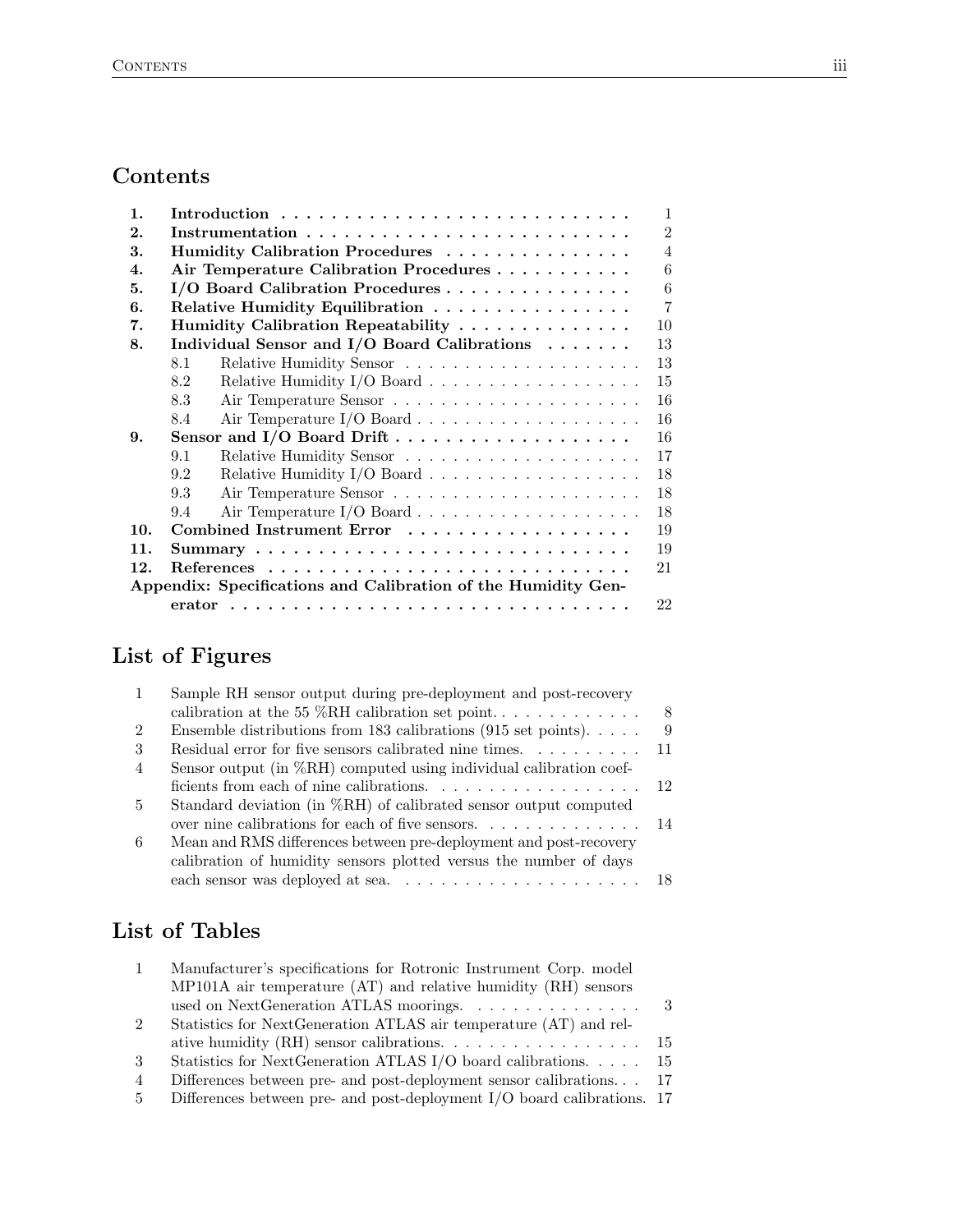| 6 Combined (sensor and $I/O$ board) instrument error for NextGener-                   |  |
|---------------------------------------------------------------------------------------|--|
| ation ATLAS air temperature and relative humidity measurements                        |  |
| based on unnormalized data in tables $4$ and $5$ $\dots$ $\dots$ $\dots$ $\dots$ $19$ |  |
|                                                                                       |  |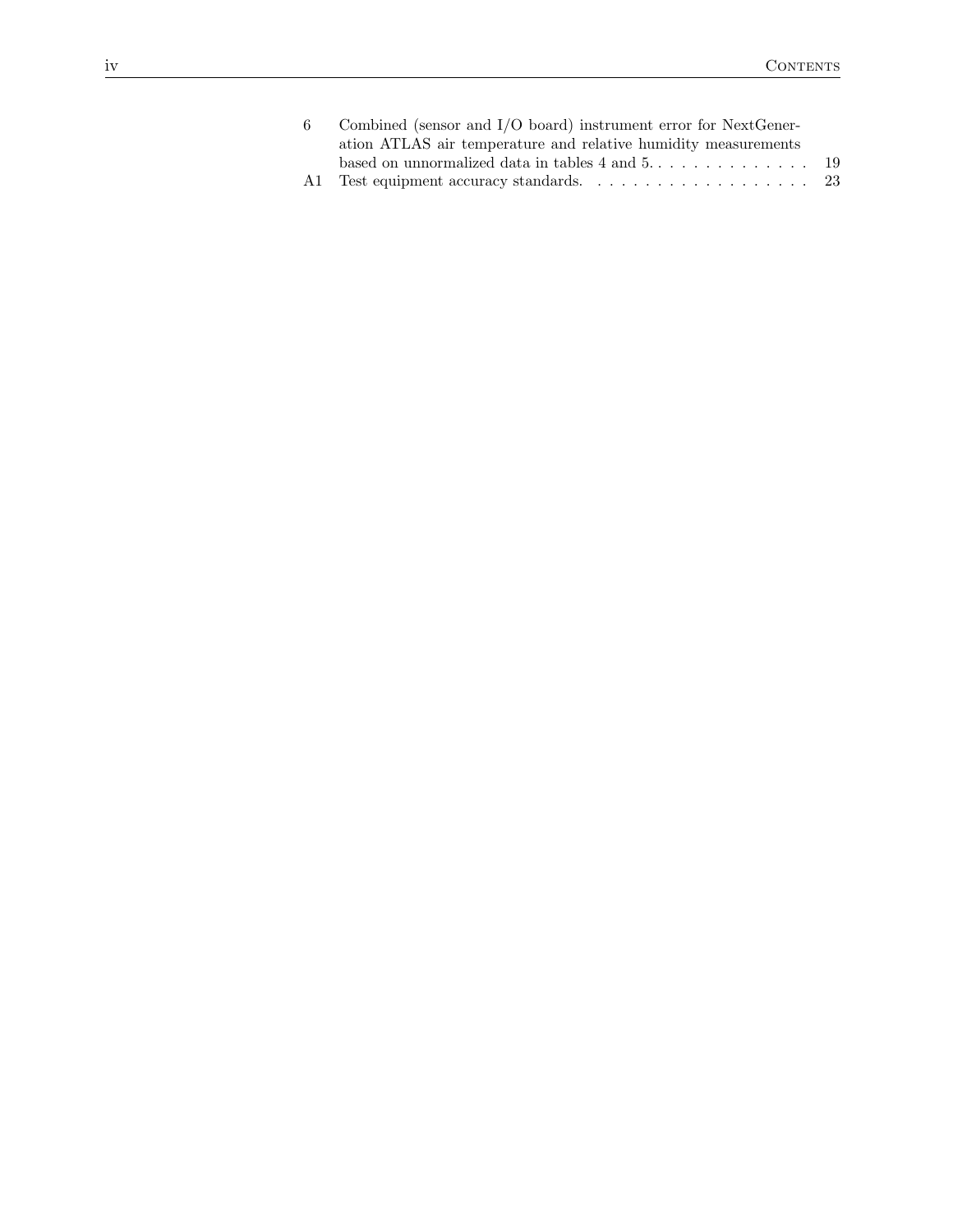## <span id="page-4-0"></span>**Calibration Procedures and Instrumental Accuracy Estimates of ATLAS Air Temperature and Relative Humidity Measurements**

Brian J. Lake<sup>1</sup>, Sonya M. Noor<sup>2</sup>, H. Paul Freitag<sup>1</sup>, and Michael J. McPhaden<sup>1</sup>

**Abstract.** Calibration procedures for sensors measuring air temperature and relative humidity from NextGeneration Autonomous Temperature Line Acquisition System (ATLAS) moorings are described. Sensor accuracy when first deployed and calibration drift are quantified. Modifications to sensors and procedures since a previous report (Freitag *et al.*, 1994) are documented. Instrumental error for air temperature measurements is estimated to be 0.22◦C, nearly equal to that from the previous report. Instrumental error for relative humidity (RH) measurements is estimated to be 2.73 %RH, smaller than the previously reported value of 4.1 %RH. The decrease in relative humidity is due to improvements in instrumentation and calibration procedures.

## **1. Introduction**

The Tropical Atmosphere Ocean/Triangle Trans-Ocean Buoy Network (TAO/TRITON) array of moored buoys spans the tropical Pacific Ocean and is a major in situ component of the El Niño/Southern Oscillation (ENSO) Observing System, the Global Climate Observing System (GCOS) and the Global Ocean Observing System (GOOS) (McPhaden *et al.*, 1998). A similar, but smaller scale array, the Pilot Research Moored Array in the Tropical Atlantic (PIRATA) spans the tropical Atlantic (Servain *et al.*, 1998). The majority of TAO/TRITON and all PIRATA sites are occupied by Autonomous Temperature Line Acquisition System (ATLAS) moorings (Hayes *et al.*, 1991), which are designed, manufactured, and maintained by the National Oceanic and Atmospheric Administration's (NOAA's) Pacific Marine Environmental Laboratory (PMEL). Standard measurements from all ATLAS moorings include wind speed and direction (WSD), air temperature (AT), relative humidity (RH), sea surface temperature (SST) and subsurface temperatures (T) down to 500 m depth. Additional measurements at all PI-RATA moorings and selected TAO/TRITON sites include rainfall, shortwave radiation (SWR), and conductivity. In addition, ocean currents, longwave radiation, and barometric pressure are measured at selected TAO/TRITON sites.

Calibration procedures and instrumental accuracy of ATLAS WSD measurements were described by Freitag *et al.* (2001) and ATLAS AT, RH, SWR, and T calibrations and accuracy were documented by Freitag *et al.* (1994). In the latter, the method of RH calibration (described below under "Humidity Calibration Procedures") was characterized as time consuming, requiring significant manual interaction and subjective interpretation of sensor stability by laboratory technicians. Moreover, RH sensor drift was estimated to be 4 %RH over the sensor deployment duration (nominally 1 year), which was significantly larger than that specified by the manufacturer  $(2\% \text{ accu-}$ 

<sup>&</sup>lt;sup>1</sup>NOAA/Pacific Marine Environmental Laboratory, 7600 Sand Point Way NE, Seattle, WA 98115

<sup>&</sup>lt;sup>2</sup>Joint Institute for the Study of the Atmosphere and Ocean (JISAO), University of Washington, Box 354235, Seattle, WA 98195-4235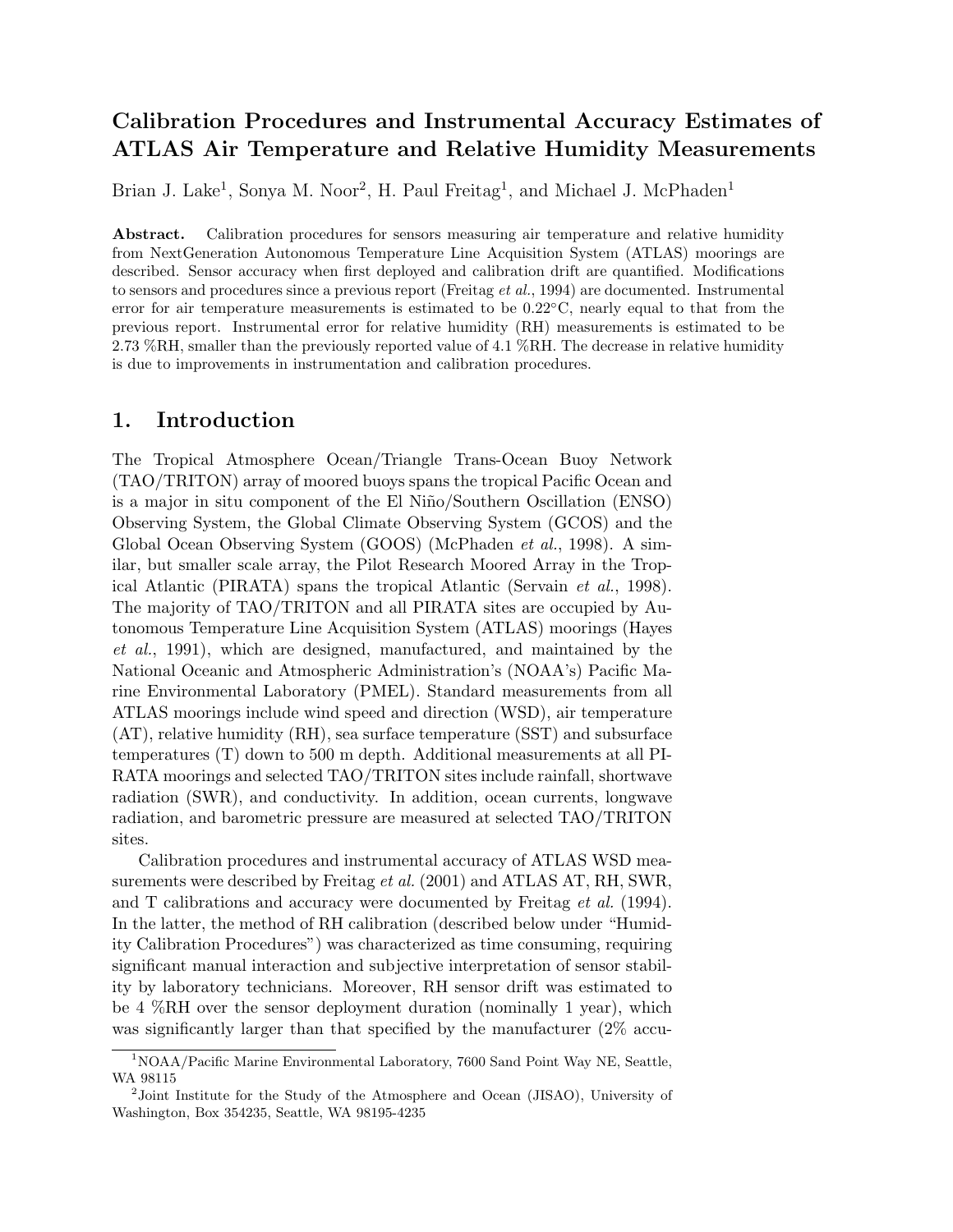<span id="page-5-0"></span>racy and 1% drift per year, for the Rotronic MP100 model deployed at the time). It was speculated that some of the difference between expected and estimated sensor drift could be the result of inaccuracy in the calibration procedure. As a result, PMEL has developed an automated, computer controlled RH calibration procedure, to improve upon RH sensor calibration efficiency and accuracy.

This memorandum documents the new RH calibration procedure and provides a revised estimate of instrumental accuracy for ATLAS RH measurements that reflect improvements in the calibration method at PMEL and improvements in the sensors by the manufacturer. Calibration and accuracy of AT, which is measured by the same sensor as RH, are also revisited. AT-LAS mooring electronics were updated over the period 1996 to 2001, during which an evolution toward use of the NextGeneration ATLAS system occurred in the Pacific. PIRATA moorings have been NextGeneration ATLAS systems since the inception of the array in 1997. Differences in circuitry and sampling from the earlier Standard ATLAS system are described.

#### **2. Instrumentation**

Relative humidity and air temperature are presently measured on ATLAS moorings by model MP101A combined humidity and air temperature probes manufactured by Rotronic Instrument Corporation of Huntington, NY. Within the probe, relative humidity is measured by a Rotronic Hygromer C94 thin film capacitive sensor that is protected beneath a Teflon foam filter cap, while temperature is measured by a Pt100 RTD (Resistance Temperature Detector). Manufacturer specifications regarding the accuracy of the MP101A are listed in Table 1. Sensor output is an analog DC voltage that is a linear function of either RH or AT expressed in engineering units. RH sensor output in the range 0 V to 1 V represents values of 0 %RH to 100 %RH. AT sensor voltage in the range from  $-0.4$  V to  $+0.6$  V represents temperature from  $-40\degree$ C to 60 $\degree$ C. The nominal calibration equations for the sensors are thus

$$
RH(\%) = B_{rh}V_{rh}
$$

$$
AT(^{\circ}C) = B_{at}V_{at}
$$

where  $V_{\text{rh}}$  and  $V_{\text{at}}$  are the output in volts for the RH and AT sensors, respectively, and  $B_{\rm rh}$  and  $B_{\rm at}$  are calibration coefficients with nominal values of 100 each.

ATLAS RH and AT measurements described in Freitag *et al.* (1994), were made with a Rotronic model MP100 sensor. The manufacturer updated this sensor to the MP101A, which included modifications to the circuitry, the humidity sensor, and its protective filter. Modifications listed below are based upon comparison of the manufacturer's published specifications and/or personal communications with representatives of the company. Surface-mount technology (the method of attaching components without leads in feed through holes) was applied to the circuitry. The electronicsimposed operating temperature limits were increased from  $[-20 - +55\degree \text{C}]$  to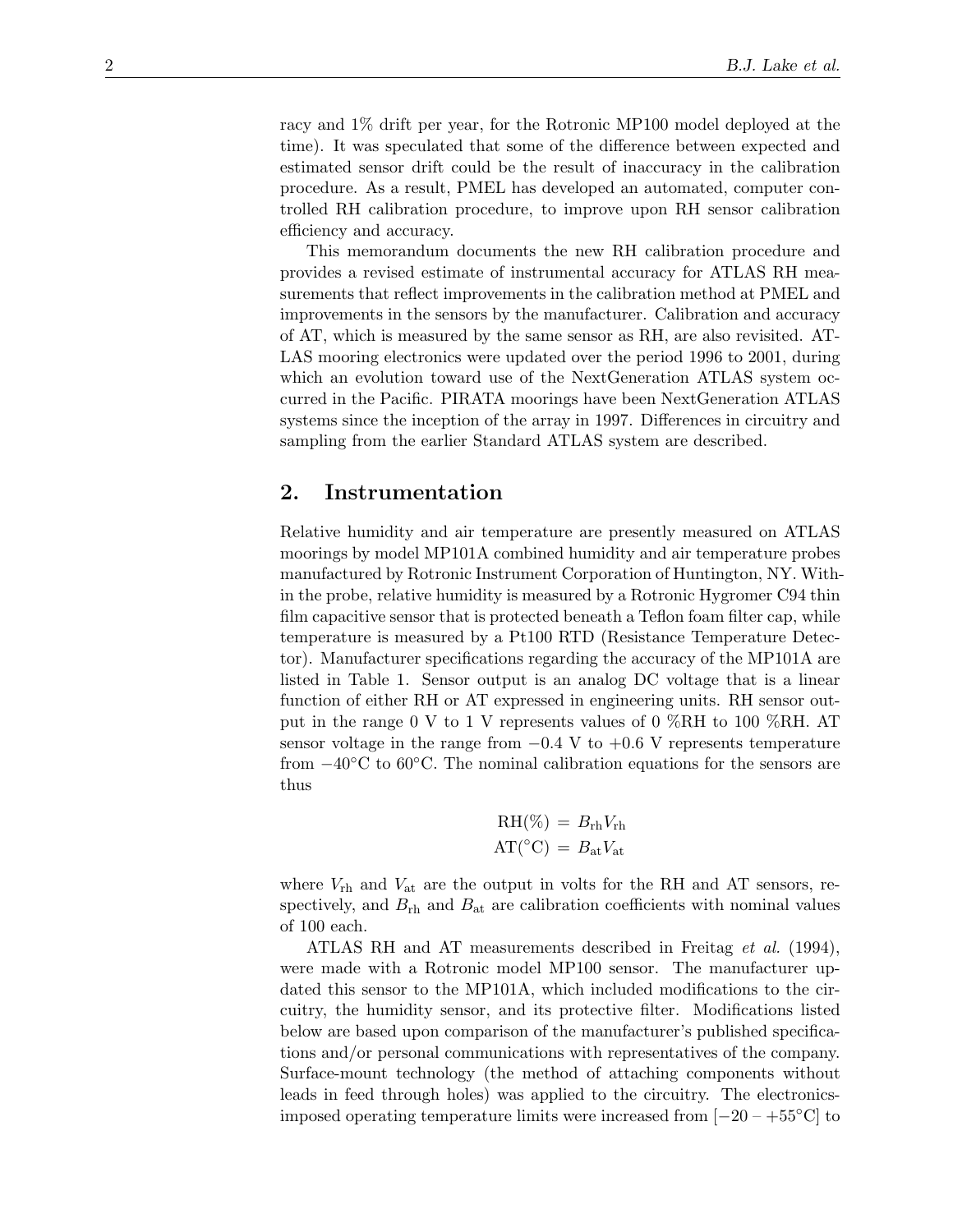<span id="page-6-0"></span>

|  | <b>Table 1:</b> Manufacturer's specifications for Rotron- |  |  |  |  |
|--|-----------------------------------------------------------|--|--|--|--|
|  | ic Instrument Corp. model MP101A air temperature          |  |  |  |  |
|  | (AT) and relative humidity (RH) sensors used on           |  |  |  |  |
|  | Next Generation ATLAS moorings.                           |  |  |  |  |

| Sensor | Specifications                    |
|--------|-----------------------------------|
| AT     | $\pm 0.2^{\circ}$ C accuracy      |
|        | $0.2^{\circ}$ C drift/year        |
|        | $\pm 0.1^{\circ}$ C repeatability |
|        |                                   |
| RН     | $\pm 1.0$ %RH accuracy*           |
|        | $<$ 1.0 %RH drift/year            |
|        | $\pm 0.3$ %RH repeatability       |

\*RH accuracy when calibrated with a high quality standard.

[−40−60◦C]. The Pt100 RTD thermistor's linearity was improved and the temperature accuracy improved from 0.5◦C to 0.2◦C. The humidity sensor was upgraded from a C80 to a C94, which improved the nominal accuracy from 2 %RH to 1.5 %RH and halved the %RH repeatability specifications from 0.6 %RH to 0.3 %RH. The specified nominal accuracy is applicable to factory or field calibrations. When calibrated with a high quality standard, such as the Thunder Scientific chamber, Rotronic specifies accuracy of the MP101A as 1 %RH. Modifications to the electronics improved the linearity and temperature compensation of the sensor. The humidity sensor's electrodes were also improved to better resist contaminants. PMEL found that some cases enclosing the MP100 and MP101A sensors leaked in the ocean environment. Sensors purchased by PMEL now use watertight enclosures which are designed and provided by PMEL to Rotronic for instrument assembly. One of the most substantial modifications by the manufacturer was an improvement in the current drain, a specification vital to PMEL's battery-operated, low-power moorings. The current drain was reduced during several successive versions of the MP101A model. The current drains of MP100 and early MP101A versions exceeded 10 mA, while the newer versions of MP101A are typically 4 mA. All NextGeneration ATLAS moorings use the newer, lower-current MP101A sensors.

Digitization of the analog voltages is performed by electronic circuitry designed and built at PMEL. The present NextGeneration ATLAS system employs a 12-bit analog-to-digital  $(A/D)$  converter with RH resolution of 0.024 %RH over a range of 0 %RH to 100 %RH and AT resolution of  $0.01^{\circ}$ C over a range of 0◦C to 40◦C. For real-time telemetry and during calibration, RH data are reduced to 8 bits or 0.39 %RH resolution, for compatibility with telemetry buffers and data processing of the older ATLAS systems. After mooring recovery, the full 12-bit resolution is obtained from internal memory. The earlier Standard ATLAS systems used 10-bit A/D converters, which gave  $0.04\degree$ C resolution for AT. RH data in the older system were truncated to 8 bits (0.39 %RH resolution) for both real-time and delayed modes.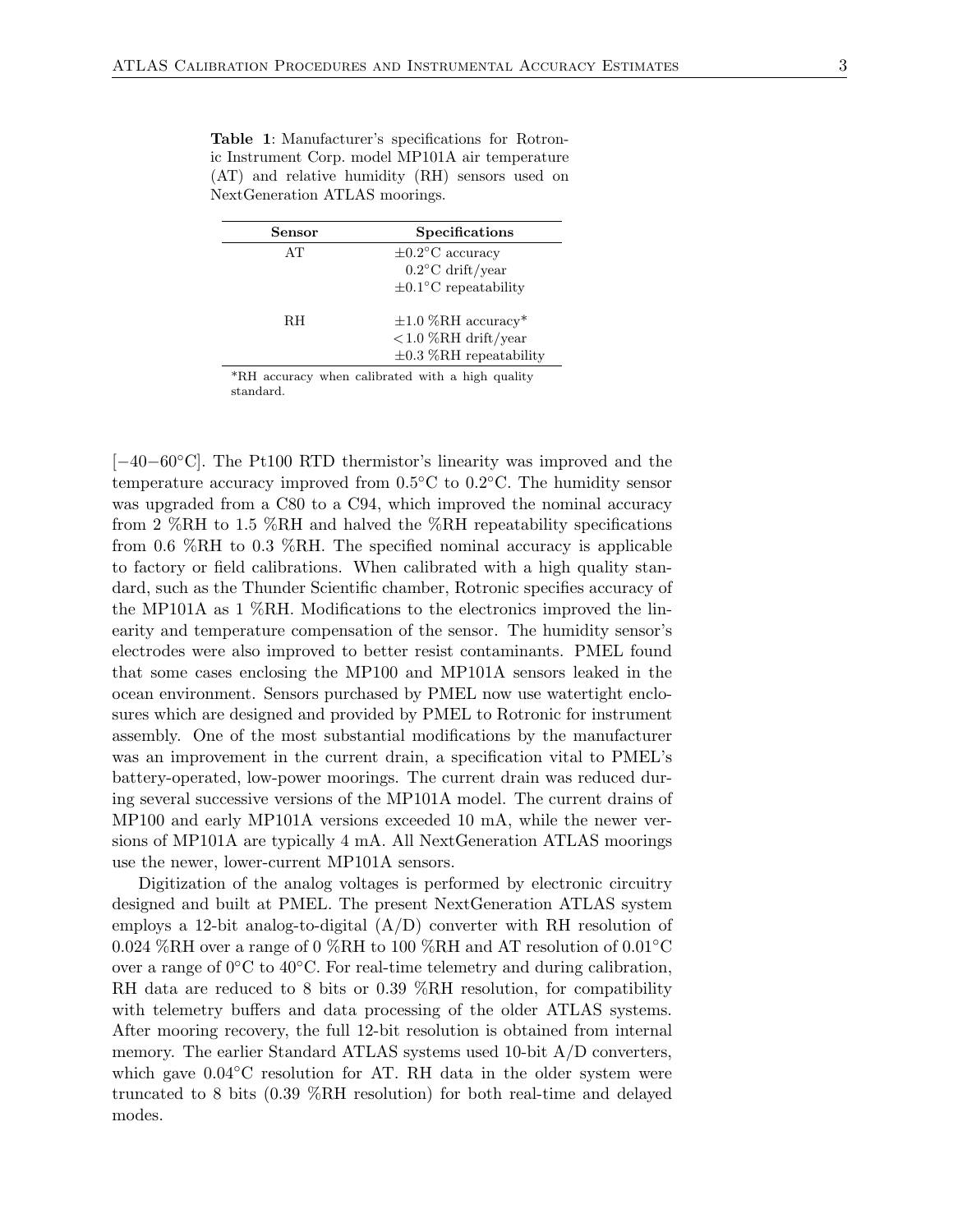<span id="page-7-0"></span>In the course of this investigation it was found that the reduction of RH data from 12 to 8 bits during calibration was done via truncation, rather than the more accurate method of rounding, which is used during real-time telemetry of data. Assuming an even distribution of data, truncation would bias the data by about  $1/2$  the reduced resolution or about 0.2 %RH. This bias is not reflected in drift estimates presented below as it is present in both pre-deployment and post-recovery calibrations. Modifications to the next version of NextGeneration ATLAS firmware will eliminate this small bias.

Temporal resolution has also increased in the present NextGeneration ATLAS system. AT and RH sensors are sampled at 2 Hz for 2 min every 10 min. Two-minute means are computed at each 10-min interval and stored in internal memory. Daily means and the 2-min mean at the most recent hour are telemetered in real time. The earlier Standard ATLAS systems computed and stored hourly average data, based on spot samples measured at 10-min intervals.

When deployed on a buoy the MP101A sensor is shielded from direct sunlight by a naturally aspirated, multi-plate radiation shield (supplied by the R.M. Young Co., Traverse City, Michigan), the effectiveness of which increases with wind speed. The manufacturer specifies that at a radiation level of 1080 W m−2, temperature bias is 0.4◦C at 3 m s−<sup>1</sup> wind speed, 0.7◦C at  $2 \text{ m s}^{-1}$ , and  $1.5 \text{°C}$  at  $1 \text{ m s}^{-1}$ . The present study focuses on instrumental calibration errors and does not address errors associated with factors such as radiant heating. Typical (mode) wind speeds measured within the TAO Array are about 6 m s<sup>-1</sup> and values below 3 m s<sup>-1</sup> compose about 12% of the data. Wind speed statistics are similar in the PIRATA Array. Thus bias due to radiant heating of air temperature measured in TAO or PIRATA is presumably limited to a small portion of the data.

## **3. Humidity Calibration Procedures**

Rotronic recommends that RH calibration be verified on a 6- to 12-month basis for maximum accuracy. ATLAS moorings are typically deployed for 1 year. Calibrations of sensors are performed before and after every mooring deployment, thus the calibration frequency recommended by the manufacturer is roughly met.

The manufacturer-specified calibration procedure involves connecting each probe to a calibration receptacle containing a humidity standard (nonaqueous salt solution). The method includes measuring sensor output after the recommended 1-hour equilibrium period, followed by adjustment to the correct value by use of a potentiometer in the sensor circuitry. Rotronic recommends this procedure be performed at 35 %RH and 80 %RH, plus either 0 %RH or 10 %RH. After this procedure, the RH sensor is assumed to follow the nominal calibration equation given above, within the nominal accuracy. The low-humidity calibration point is not performed at PMEL, since tropical ocean humidity is rarely less than 50 %RH. This procedure to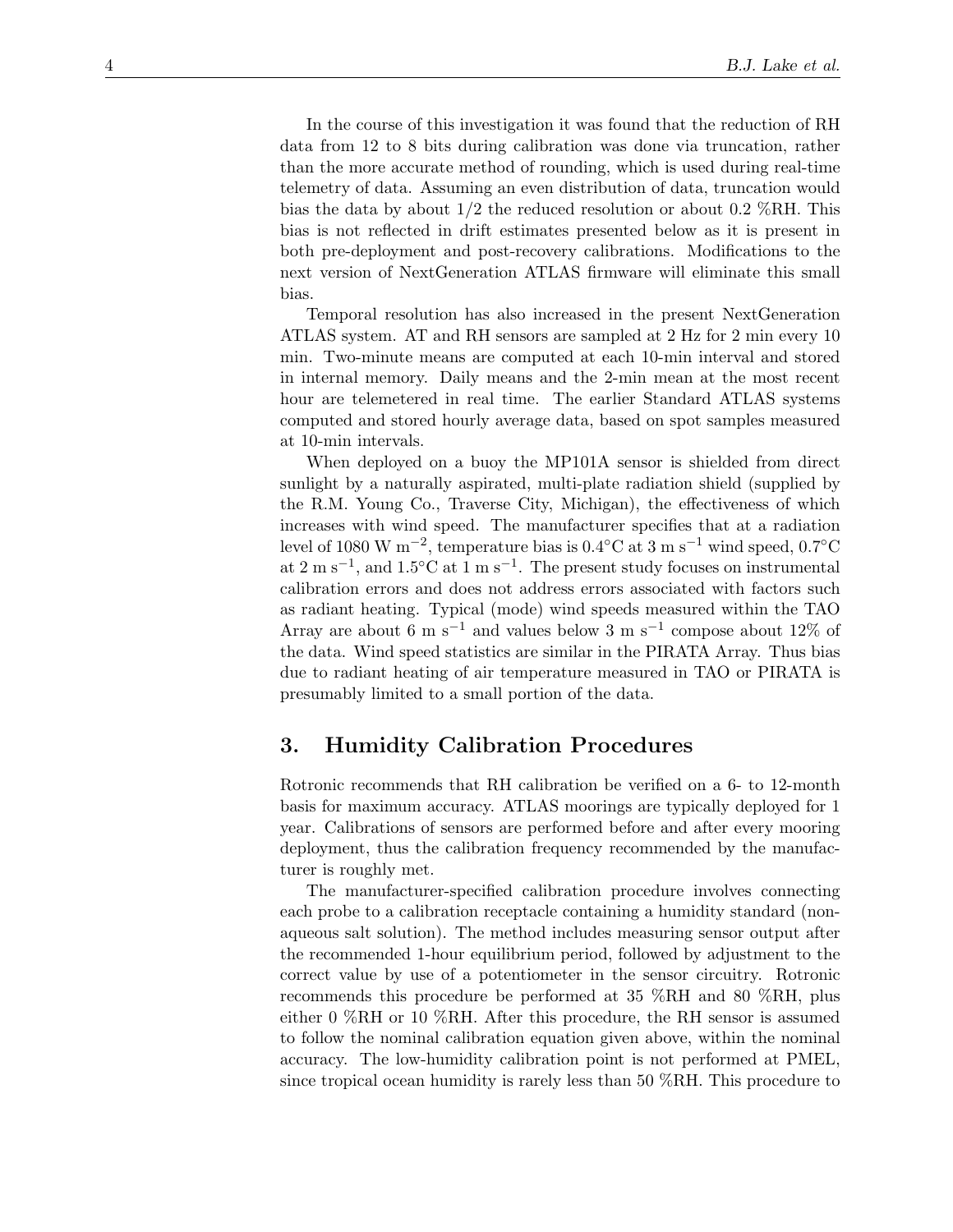bring the sensors into nominal performance is performed routinely by PMEL technicians before sensors are deployed in the field.

In an additional procedure developed at PMEL, the sensor linearity and calibration accuracy is confirmed, and individual sensor calibration coefficients are computed by measuring the sensor output at additional levels, as described below. Individual sensor coefficients are computed from a linear least square fit to the equation

$$
\mathrm{RH}(\%\mathrm{RH})=A_{\mathrm{rh}}+B_{\mathrm{rh}}V_{\mathrm{rh}}
$$

which allows for individual bias  $(A_{rh})$  and gain  $(B_{rh})$  calibration coefficients for each sensor. This process is performed and coefficients computed before deployment and again after recovery in an "as is" state. Before subsequent deployment, the sensor filter cap is cleaned or replaced, the sensor brought back into nominal accuracy (using the procedure recommended by Rotronic described above) and a new calibration performed and coefficients computed. Thus for each deployment a sensor has unique pre-deployment and postrecovery calibration coefficients.

As described in Freitag *et al.* (1994), the previous method of checking sensor output for accuracy and linearity employed standard salt solutions between 50 %RH and 95 %RH at 15 %RH intervals. This procedure was relatively labor intensive and time consuming. In addition, our experience was that the 1-hour equilibration time recommended by the manufacturer was often not sufficient, and determining when the sensor had equilibrated was subjective and thus could vary between calibrations. Therefore, a more automated and less subjective procedure was designed at PMEL to improve both the efficiency and accuracy of calibrations. In the new calibration procedure a Model 2500 Benchtop Two-Pressure Humidity Generator (manufactured by Thunder Scientific of Albuquerque, New Mexico) provides a humidity source while under the direction of a PC computer program. Up to 10 Rotronic probes are connected via a multimeter and monitored simultaneously by the computer. Temperature stability, vital to the accuracy of calibrations, is maintained in the chamber to within  $0.1\degree C$ . The humidity generator itself is calibrated on a yearly basis, according to manufacturer recommendations. Specifications of the humidity generator and its calibration are given in the Appendix.

Sensor output is recorded at set points of 55 %RH, 65 %RH, 75 %RH, 85 %RH, and 95 %RH, with measurements taken after allowing for sensors to come to equilibrium within the chamber. The length of the equilibrium period is a function of the humidity set point. Based upon past experience, the following equilibrium periods  $(T_{eq})$  are used for all calibrations: 1.5 hours at 55 %RH, 65 %RH, and 75 %RH levels, 2.5 hours at 85 %RH, and 3.5 hours at 95 %RH. Subsequent analysis of calibration data (described below) has confirmed that these times are sufficient for equilibration in most cases.

In a typical calibration, 6 to 10 sensors are placed into the humidity generator's chamber, taking care to avoid blocking the chamber's ventilation. From that point, the calibration is completely under computer control. Temperature in the chamber is held at 21◦C and the humidity initially set at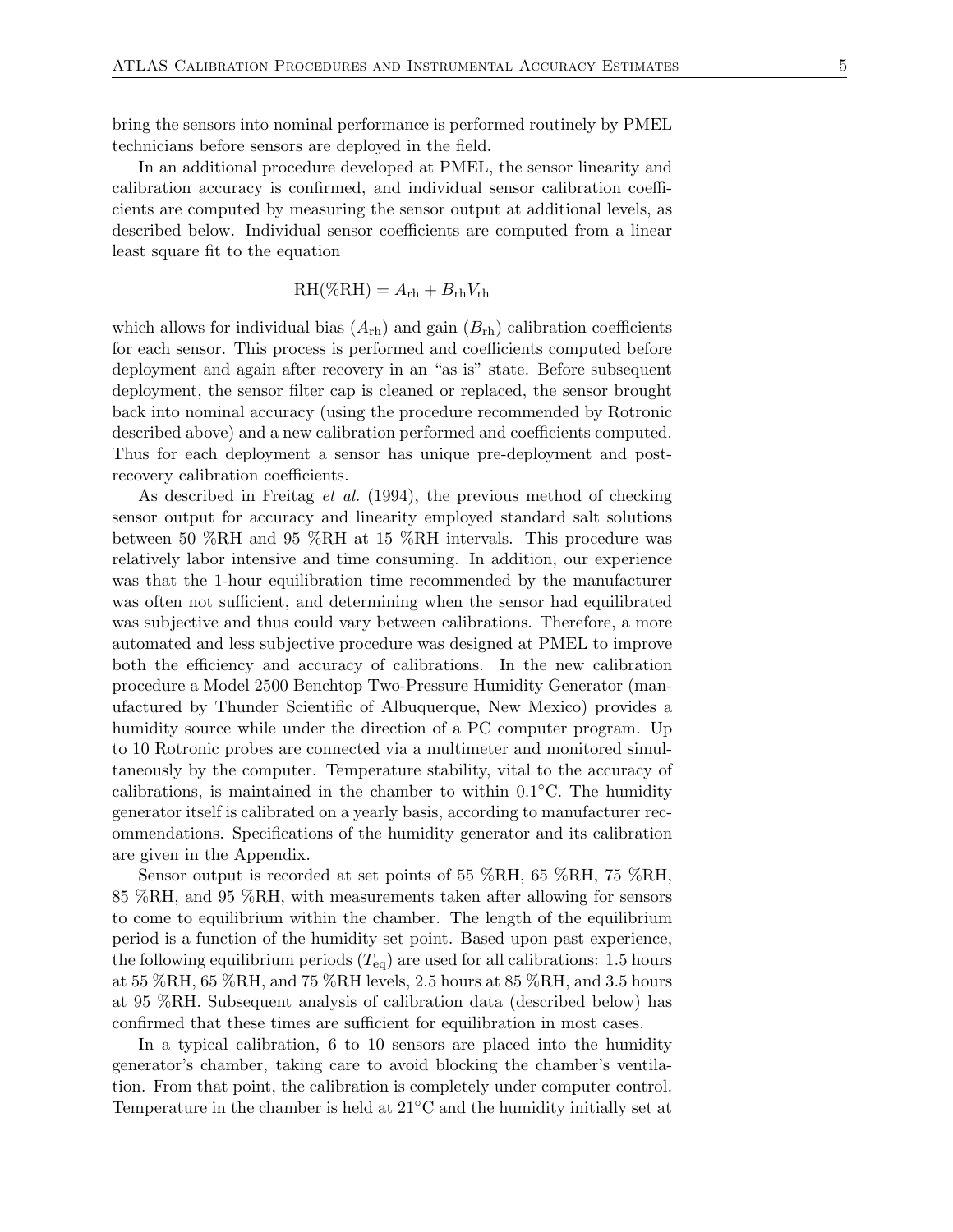<span id="page-9-0"></span>45 %RH. After a half-hour period for temperature equilibration, the chamber is brought to the first set point (55 %RH). The sensor output (volts) is monitored during the equilibrium period at 1-min increments. After equilibrium a mean of the next ten 1-minute samples is computed and archived for use in the computation of calibration coefficients. The humidity level is then increased to the 65 %RH set point, and the process continued until finished with the 95 %RH set point. The computer program then computes the calibration coefficients  $(B_{rh}$  and  $A_{rh}$ ) using a linear least-square fit to the five mean sensor voltages and chamber humidities. Calibration residuals (differences between humidity computed from the calibration coefficients and the chamber reading) are computed and displayed. For pre-deployment calibrations, if any residual exceeds 1.0 %RH, sensors are set aside for adjustment or repair and recalibration. The maximum acceptable residual was initially set at 2 %RH, based on the manufacturer's original accuracy estimate for the MP100 sensor. Experience with the improved MP101 sensors and automated calibration procedure indicated that this criterion could be lowered to 1 %RH with only a small number of sensors failing predeployment calibration.

## **4. Air Temperature Calibration Procedures**

The ATLAS air temperature (AT) sensor calibration procedure as described in Freitag *et al.* (1994), has remained unchanged. Sensors are calibrated before deployment and again after recovery. Adjustment or repair of the temperature circuitry is rarely necessary, thus in most cases a post-recovery calibration for one deployment serves as the pre-deployment calibration for the next. Calibrations are performed in a computer controlled water bath, with a model SBE 03 temperature sensor from Sea-Bird Electronics, Inc. (calibrated on a yearly basis by the manufacturer) used as a standard. The Rotronic sensors are placed in protective rubber gloves before immersion in the bath. The output of the Rotronic sensors and the calibration standard are measured at set points ranging from 14◦C to 32◦C at 3◦C intervals. An equilibration period of 1.5 hours is used for all set points, which has been confirmed to be adequate for sensor and bath equilibrium. After the equilibration period, the sensors and standard are sampled for ten minutes, with one reading per minute, and a mean value for each computed. Calibration coefficients are produced from a linear least-square fit between the Sea-Bird standard temperature and Rotronic voltages

$$
AT({}^{\circ}C) = A_{at} + B_{at}V_{at},
$$

where  $A_{\text{at}}$  and  $B_{\text{at}}$  are unique bias and gain calibration coefficients, respectively, for each sensor.

## **5. I/O Board Calibration Procedures**

In the NextGeneration ATLAS system electronics, AT and RH sensor outputs first pass through individual signal-conditioning hardware interface cir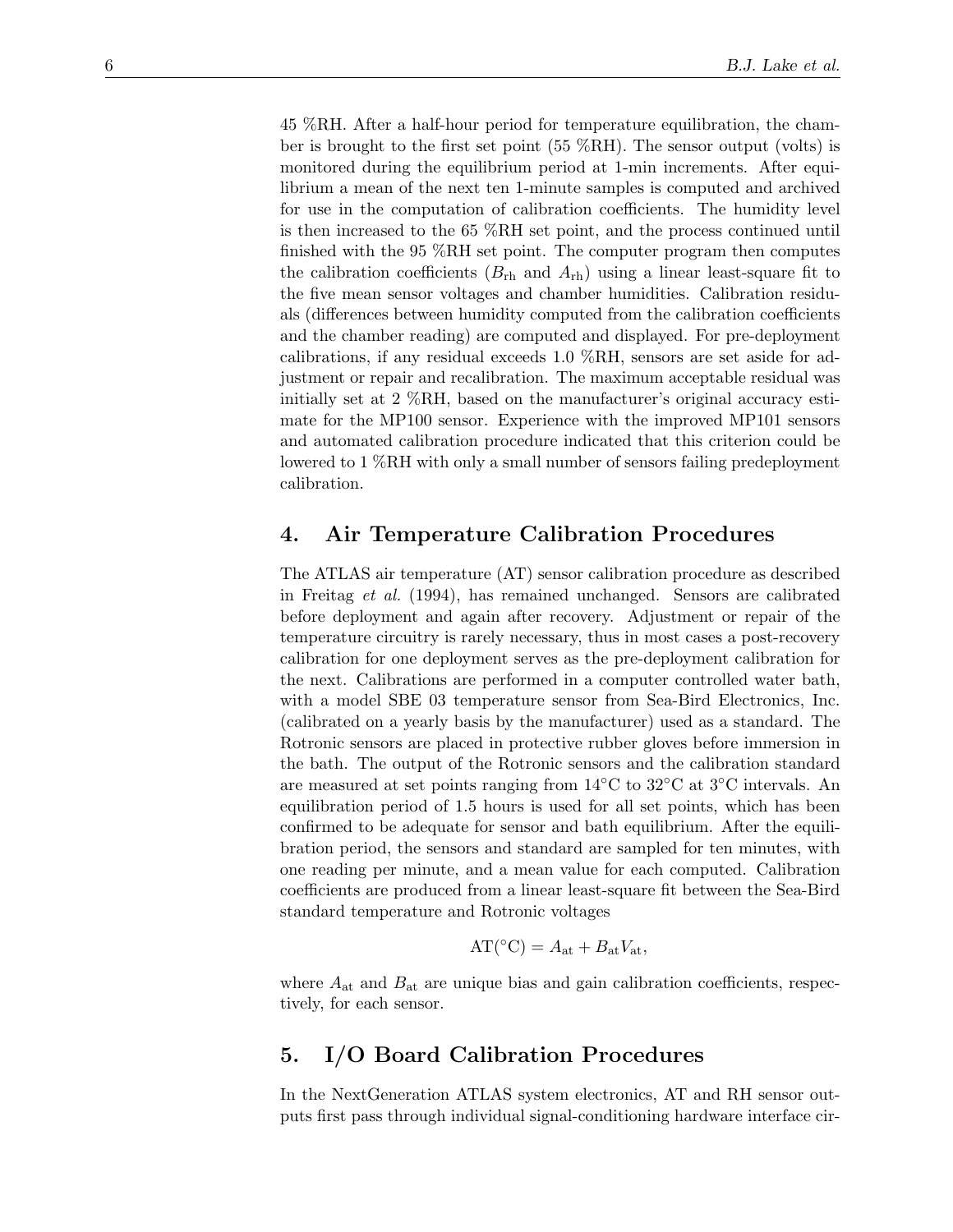<span id="page-10-0"></span>cuitry. Digitization of humidity and air temperature sensor outputs is then performed by a common 12-bit  $A/D$  converter. The Input/Output  $(I/O)$ board calibration procedure is nearly unchanged from that described by Freitag *et al.* (1994). Each board is calibrated twice, once over the range of voltage output by the humidity sensor, then again over the range of voltage for temperature. For humidity the voltage range is 0.4 V to 0.99 V, at roughly 0.1 V increments. For temperature the voltage range is 0.1 V to 0.4 V, at 0.05 V increments. Previously, the calibration range for air temperature I/O boards was 0.0 V to 0.4 V and for relative humidity boards it was 0.0 V to 0.9 V. It was noted in the 1994 report that maximum residuals occurred predominantly at the 0.0 V set point, presumably due to error in the voltage source at this level, and/or a zero bias in the I/O circuitry. Because tropical air temperatures and relative humidity never reach these levels  $(0°C, 0\%RH)$  the 0.0 V calibration point was dropped from the calibration procedure.

I/O board calibration coefficients are produced from a linear least square fit between voltages and output counts

$$
V_{\rm rh} = C_{\rm rh} + D_{\rm rh} N_{\rm rh}
$$

$$
V_{\rm at} = C_{\rm at} + D_{\rm at} N_{\rm at}
$$

where  $N$  is the I/O board output in counts and  $C$  and  $D$  are the calibration coefficients.

## **6. Relative Humidity Equilibration**

Freitag *et al.* (1994) noted that an equilibrium period of 1-hour during humidity calibrations (as suggested by the manufacturer) did not appear to be sufficient to insure stability of the sensor output. It was proposed that a lack of stability could be responsible for a portion of the measured residual error and/or sensor drift. The automated humidity calibration procedure described above presented an opportunity to determine appropriate equilibration periods.

To quantify equilibrium times, 183 sensor calibrations (both pre-deployment and post-recovery) performed in 2001 were analyzed. For each of five calibration set points, sensor output voltage  $(V_{data})$  measured at 1-minute intervals throughout the equilibration period  $(T_{eq})$  was fit to the exponential equation

$$
V_{\rm t} = V_{\rm eq} + \Delta V e^{-kt}
$$

Where  $V_t$  is the predicted voltage at time t,  $V_{eq}$  the predicted voltage at equilibrium,  $\Delta V$  the difference between  $V_{eq}$  and  $V_{t=0}$ , and  $k^{-1}$  the sensor time constant. An example of the exponential fit for a calibration set point is shown in the upper part of Fig. 1. In this and most other cases, the exponential fit was reasonably representative of the data. For the 915 calibration set points, 97% of the maximum residuals from the fits  $(V_{data} - V_t)$ fell within  $\pm 0.005$  V, or 0.5 %RH, the accuracy of the humidity chamber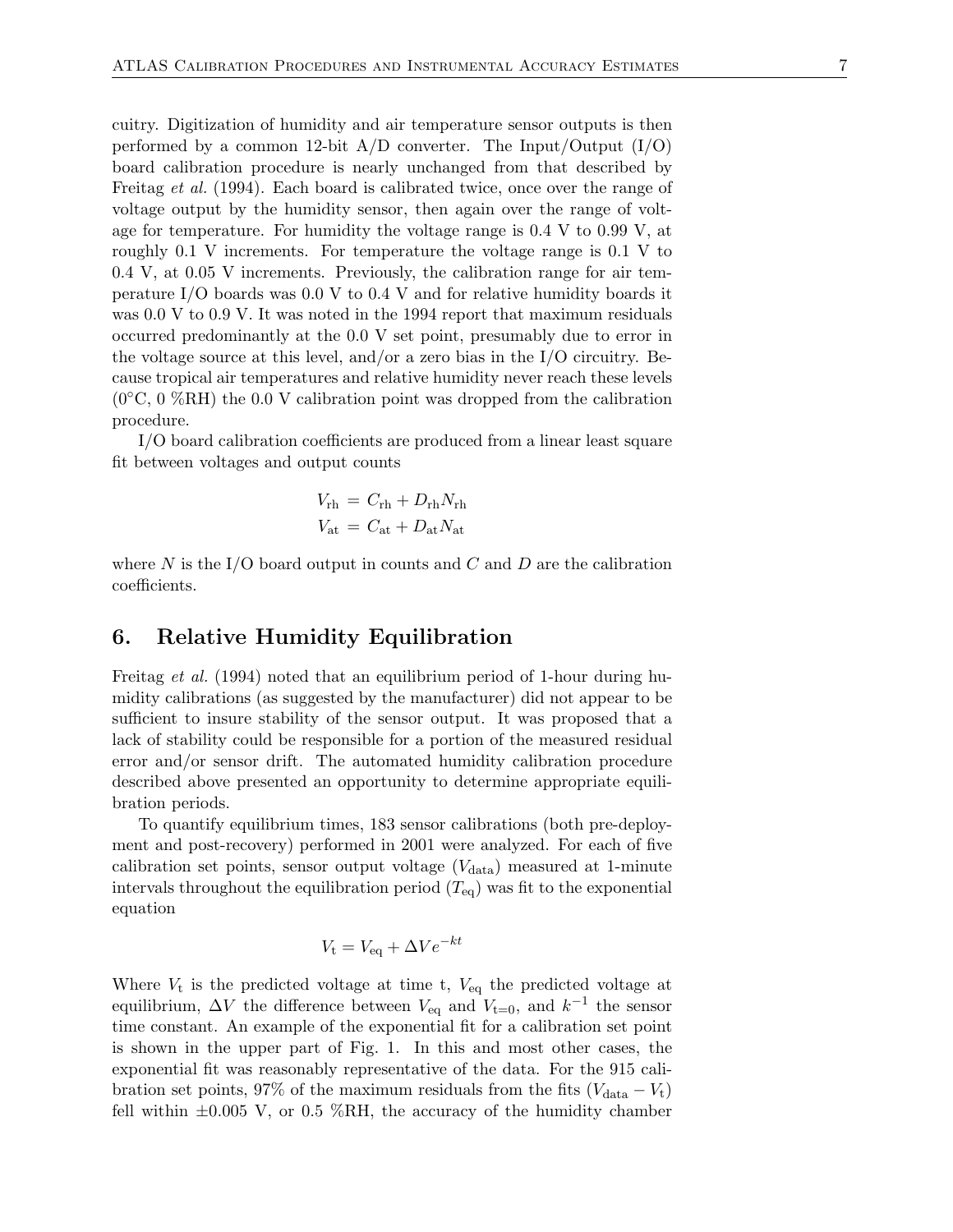<span id="page-11-0"></span>

**Figure 1**: Sample RH sensor output (dots) during pre-deployment (upper) and post-recovery (lower) calibration at the 55 %RH calibration set point. Solid lines are exponential fits to the data. Units are volts.  $V_{\text{cal}}$  is the mean of the last 10 points in the time series.  $V_{eq}$  is the equilibrium value predicted by the exponential fit.

(Fig. 2a). With the exception of a limited number of outliers, computed time constants ranged from 5 to 180 minutes, with typical (median) values of about 30 minutes for the three lowest set points, 60 minutes for the 85 %RH set point, and 90 minutes for the 95 %RH set point. A scaled equilibrium time,  $T_{eq}/(k^{-1})$ , was calculated for each fit, which provided a comparison of the chosen equilibrium period to the actual sensor equilibrium characteristics. The median scaled equilibrium time was greater than 3 for the 55 %RH, 65 %RH, and 85 %RH set points, 2.7 for the 75 %RH set point, and 2.5 for the 95 %RH set point. Thus, 2.5 or more sensor time constants were encompassed by the chosen equilibration times for typical calibrations.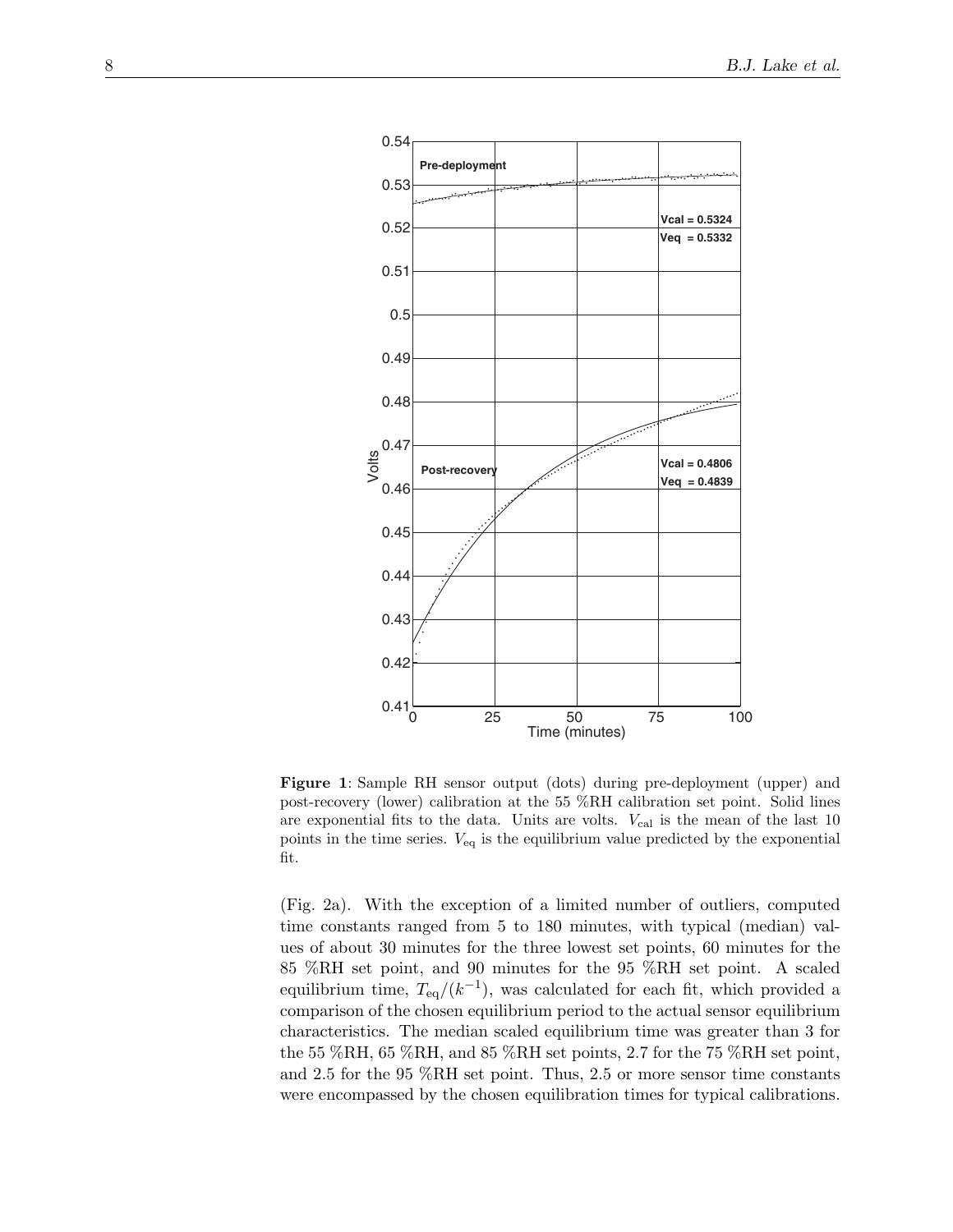<span id="page-12-0"></span>

**Figure 2**: Ensemble distributions from 183 calibrations (915 set points). (a) Maximum difference between measured calibration data and exponential fit (as in Fig. 1). Units are nominally %RH (Volts\*100). (b) Difference between the sensor output at equilibrium as predicted by the exponential fit, *V*eq, and the mean of the last 10 points in the time series,  $V_{\text{cal}}$ . Units are nominally %RH (Volts\*100). (c) Rate of change of sensor output computed from a linear least-squares fit to last 10 points of the time series. Units are nominally %RH (Volts\*100) per hour.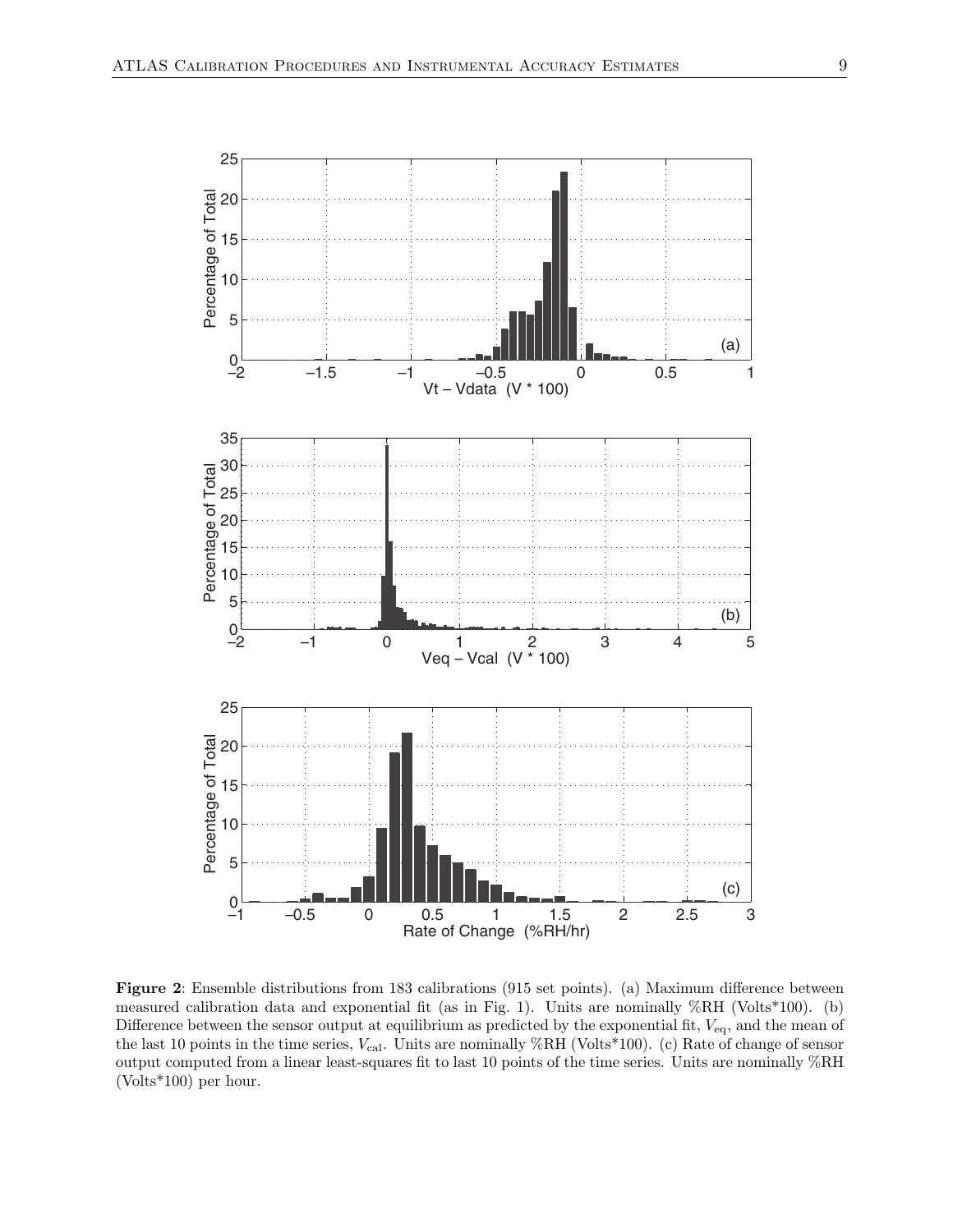<span id="page-13-0"></span>In 87% of cases, the 10-minute mean sensor outputs used for computing the calibration coefficients,  $V_{\text{cal}}$ , fell within 0.5 %RH (the specified accuracy of the humidity chamber) of the equilibrium value, *V*eq, predicted by the exponential fit (Fig. 2b). As another measure of the degree to which the sensors equilibrate during calibration, the rate of change over the 10-minute averaging period (estimated by the trend of a linear least-squares fit) was less than 0.5 %RH hr−<sup>1</sup> in 71% of cases (Fig. 2c). Thus, changes in sensor output would generally be small compared to the accuracy of the humidity generator, even if equilibrium times were lengthened by as much as an hour.

The analysis above was for the combined set of 535 pre-deployment and 380 post-recovery calibration set points. When the analysis was separated by calibration type, there was strong indication that some post-deployment sensors took longer to equilibrate. The data shown in the upper part of Fig. 1 was from a pre-deployment calibration. When the same sensor was calibrated after recovery, the rate of change of the sensor output after the equilibration period was an order of magnitude larger than that for the pre-deployment calibration (Fig. 1, lower part). In addition, the sensor output during post-recovery calibration did not fit the exponential equation as well. Most significantly, the mean of the final 10 samples  $(V_{\text{cal}})$  was 0.05 V (5 %RH) lower for the post-deployment calibration. Presumably some sensor drift occurred between calibrations, but the estimated drift would have been smaller had the sensor equilibrated during the post-deployment calibration. Comparisons of ensemble statistics for pre-deployment vs. post-recovery calibrations indicate that a significant portion of post-recovery sensors exhibited slower time response. The percentage of cases in which  $V_{eq} - V_{cal}$  was within  $\pm 0.5$  %RH was 95% for pre-deployment calibrations, but 76% for post-recovery calibrations; and the rate of change over the 10-min averaging period was less than 0.5 %RH hr<sup>-1</sup> in 91% of pre-deployment calibrations, but this statistic was only 43% for post-recovery calibrations.

## **7. Humidity Calibration Repeatability**

To quantify the repeatability of PMEL RH calibrations, five sensors were calibrated nine times over the course of a month and the resultant calibration coefficients compared. Prior to the study, the multimeter had been calibrated according to manufacturer specifications and all sensors had been pre-calibrated and adjusted. The sensors' locations within the chamber remained unchanged, and normal calibration procedures were used consistently throughout the study. Calibration residuals (%RH<sub>chamber</sub> – %RH<sub>calculated</sub>) were typically in the range  $\pm 0.3$  %RH (Fig. 3). Residuals tended to be negative at the 55 %RH, 65 %RH and 95 %RH set points, and positive at the 75 %RH and 85 %RH set points, indicating a small  $(0.1 \text{ to } 0.2 \text{ %RH})$ non-linearity in the sensor output.

Resultant calibration coefficients were applied at nominal set point voltages (i.e., .55 V, .65 V, .75 V, .85 V, .95 V) to calculate sensor %RH values for each calibration (Fig. 4). Computed in such a manner, differences in %RH values reflect the combined stability of sensor output and calibra-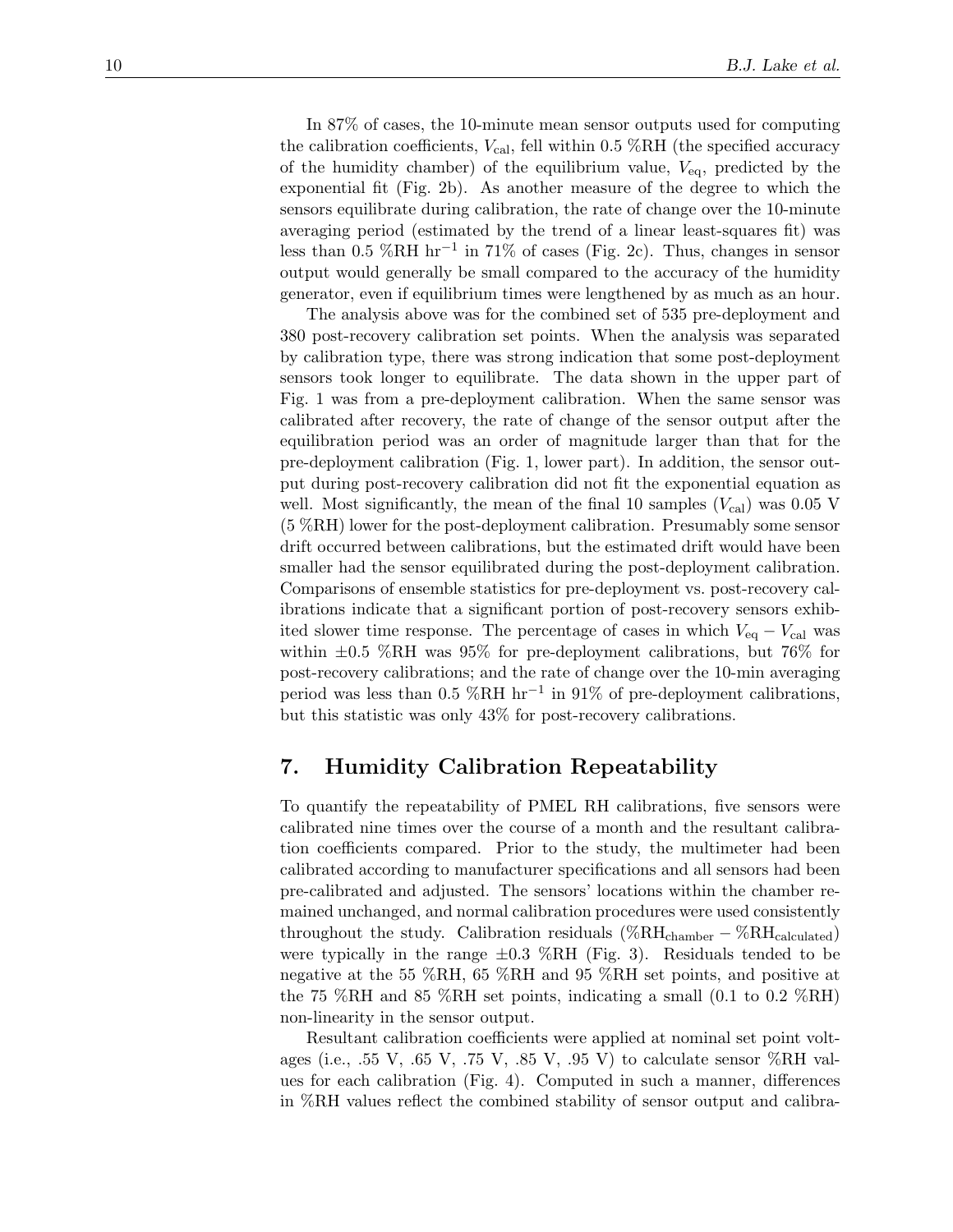<span id="page-14-0"></span>

**Figure 3**: Residual error (in %RH) for five sensors calibrated nine times. Each color represents one of the nine calibrations. The mean (diamond) and standard deviation (vertical lines) of the residuals computed over the five sensors is shown vs. the humidity chamber setting.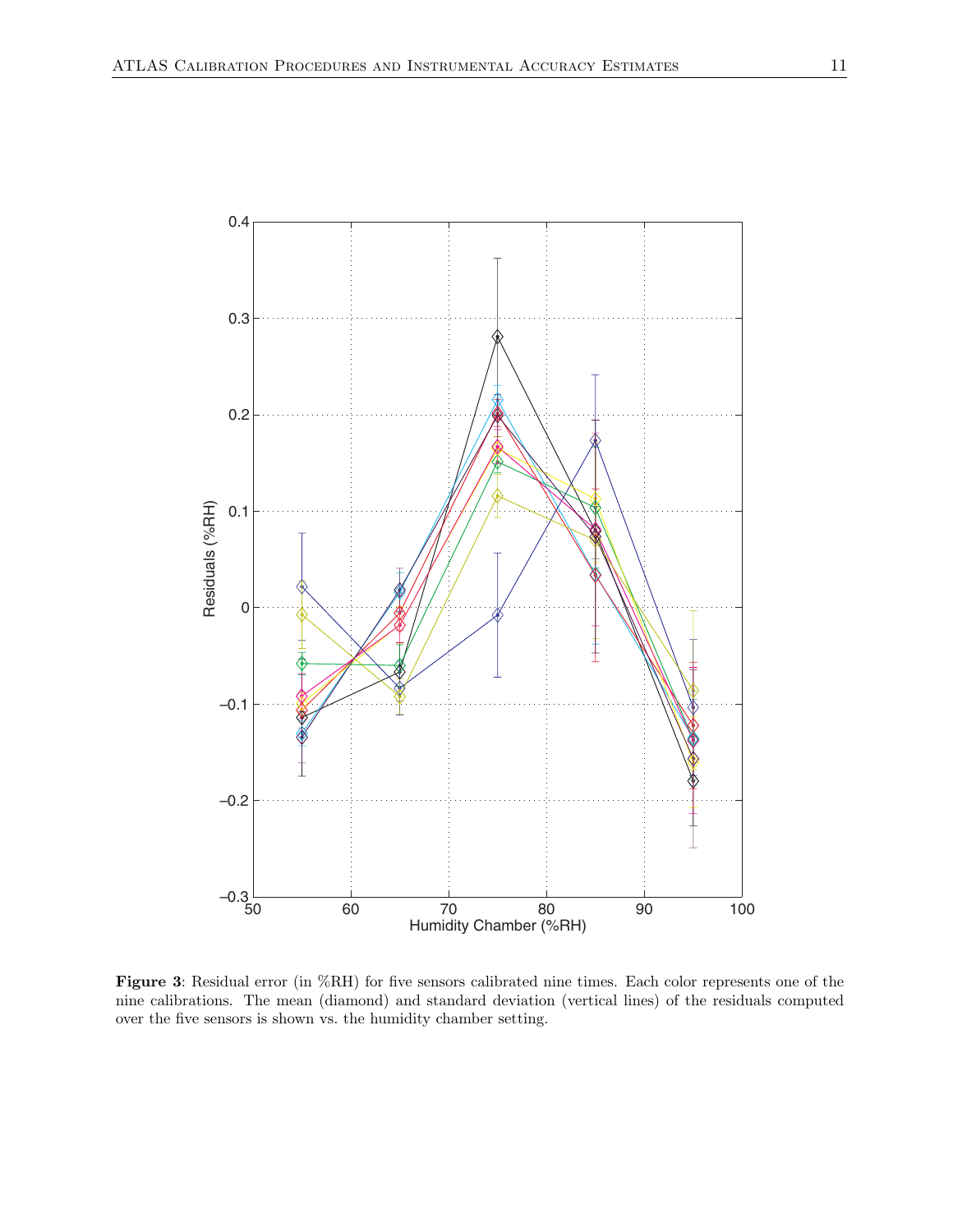<span id="page-15-0"></span>

**Figure 4**: Sensor output (in %RH) computed using individual calibration coefficients from each of nine calibrations. Each color represents one of five sensors. Computations were made at each of the five calibration set points from 55 %RH to 95 %RH.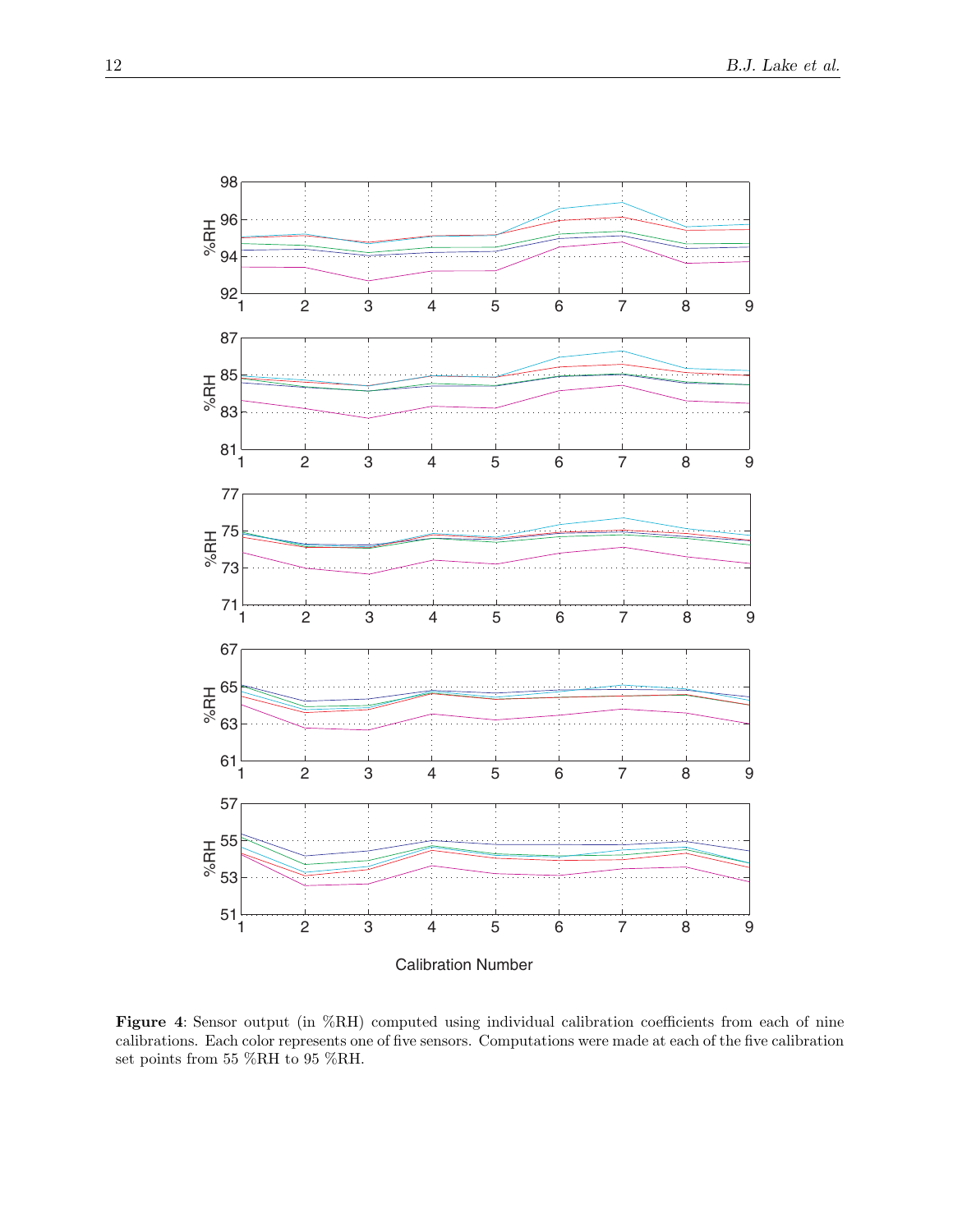<span id="page-16-0"></span>tion uncertainty, while accounting for small (∼0.03 %RH) humidity chamber variability during the nine calibrations. The maximum deviation in relative humidity was about  $\pm 1$  %RH for a given sensor and calibration set point.

The standard deviation of calibrated sensor output computed over the nine calibrations for a given sensor ranged from 0.25 %RH to 0.75 %RH (Fig. 5). Variations in the deviations reflected both differences between sensors (deviations for two sensors were larger than for the other three sensors) and general stability characteristics of the sensors and/or calibration system (deviations were generally lower at the 65 %RH and 75 %RH set points relative to the other set points). The RMS of standard deviations computed over all set points and sensors was 0.42 %RH. These deviations were a measure of both the repeatability of the sensors, and of the calibration system itself, including the humidity chamber and associated instrumentation. As such, the RMS value of 0.42 %RH compares favorably with the manufacturer's specified sensor repeatability of 0.3 %RH.

## **8. Individual Sensor and I/O Board Calibrations**

A large number of calibrations (1111 RH sensors, 848 AT sensors, and 394 I/O boards) were analyzed to determine the instrumental accuracy of NextGeneration air temperature and relative humidity measurements. Previous ATLAS analysis (Freitag *et al.*, 1994) considered a much smaller ensemble  $(200 \text{ or fewer sensor and I/O board calibrations})$ . As in the previous study, the root-mean-square (RMS) of the maximum residuals (the largest difference between the calibration standard and the sensor or I/O board output, as calculated using the calibration coefficients) was used as an estimate of sensor or board accuracy at the time of calibration.

#### **8.1 Relative Humidity Sensor**

A total of 1111 RH sensors were calibrated during the study period (1996– 2002). The RMS maximum residual (expressed in humidity units) of 0.56 %RH (Table 2) is roughly half the manufacturer's specified accuracy of 1 %RH (Table 1). Freitag *et al.* (1994) reported a RMS maximum residual of 2.6 %RH for ATLAS RH sensors. Thus the new, automated RH sensor calibration procedure (along with the RH sensor's improved electronics) has led to improved calibration results. Sensor gain (coefficient B in Table 2) remained about the same as in the previous study at 6% above the nominal value of 100. The difference in nominal vs. measured gain is compensated by the measured offset  $(A = -3.8)$  and is due in part to the fact that PMEL calibrations are limited to the range 55 %RH to 95 %RH.

The RH sensor and filter can become fouled during deployment, which can affect sensor performance. Therefore, the RH sensors are calibrated in both pre-deployment (pre-cal) and post-recovery (post-cal) conditions. The RMS maximum residual for 693 pre-deployment calibrations was 0.37 %RH (Table 2). For 418 post-recovery calibrations, the value was roughly double (0.78 %RH), but remained less than the manufacturer's specified accuracy. Pre-deployment calibration sensor gain was 4% higher than the nominal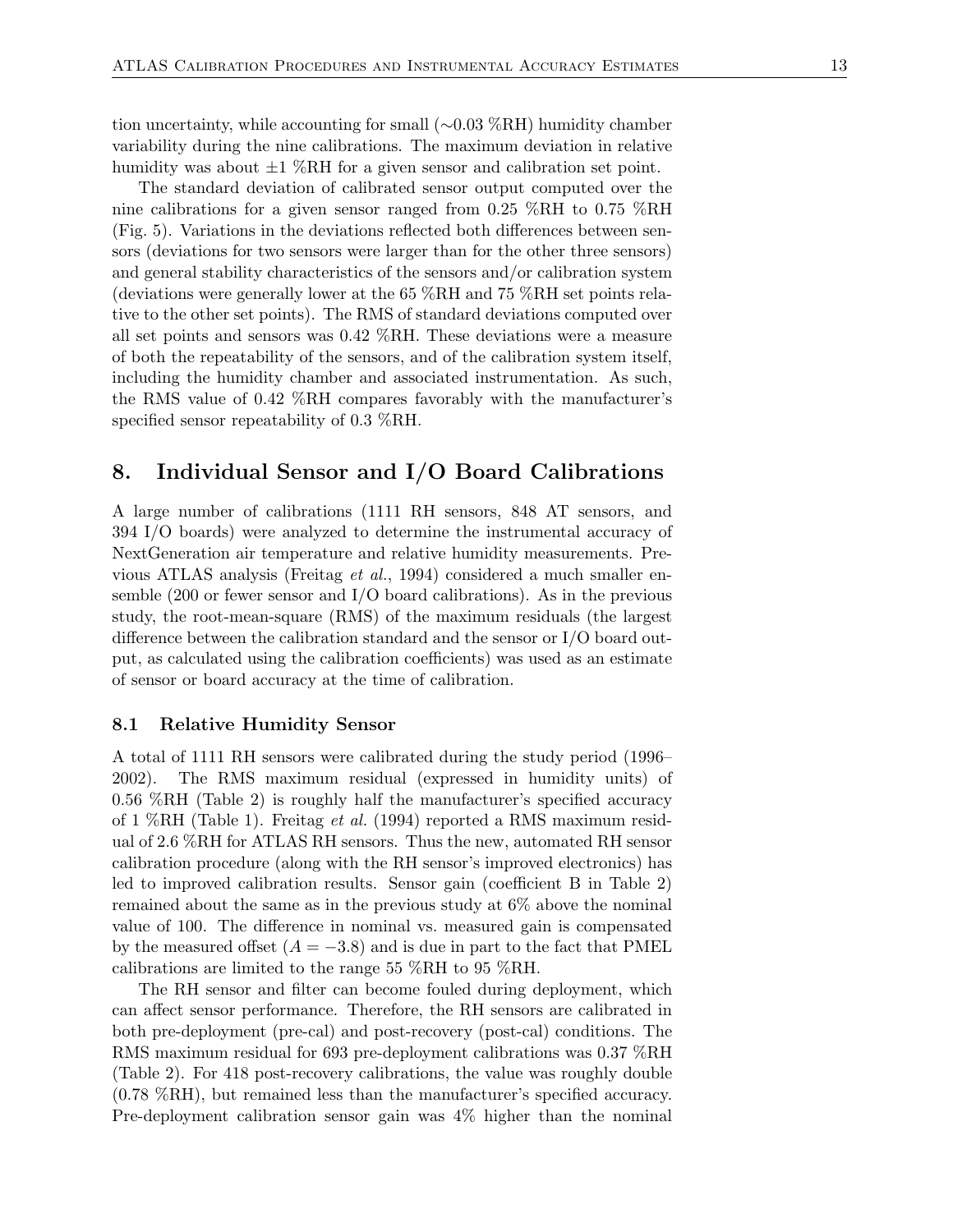<span id="page-17-0"></span>

**Figure 5**: Standard deviation (in %RH) of calibrated sensor output computed over nine calibrations for each of five sensors. Colors represent chamber set points from 55 %RH to 95 %RH.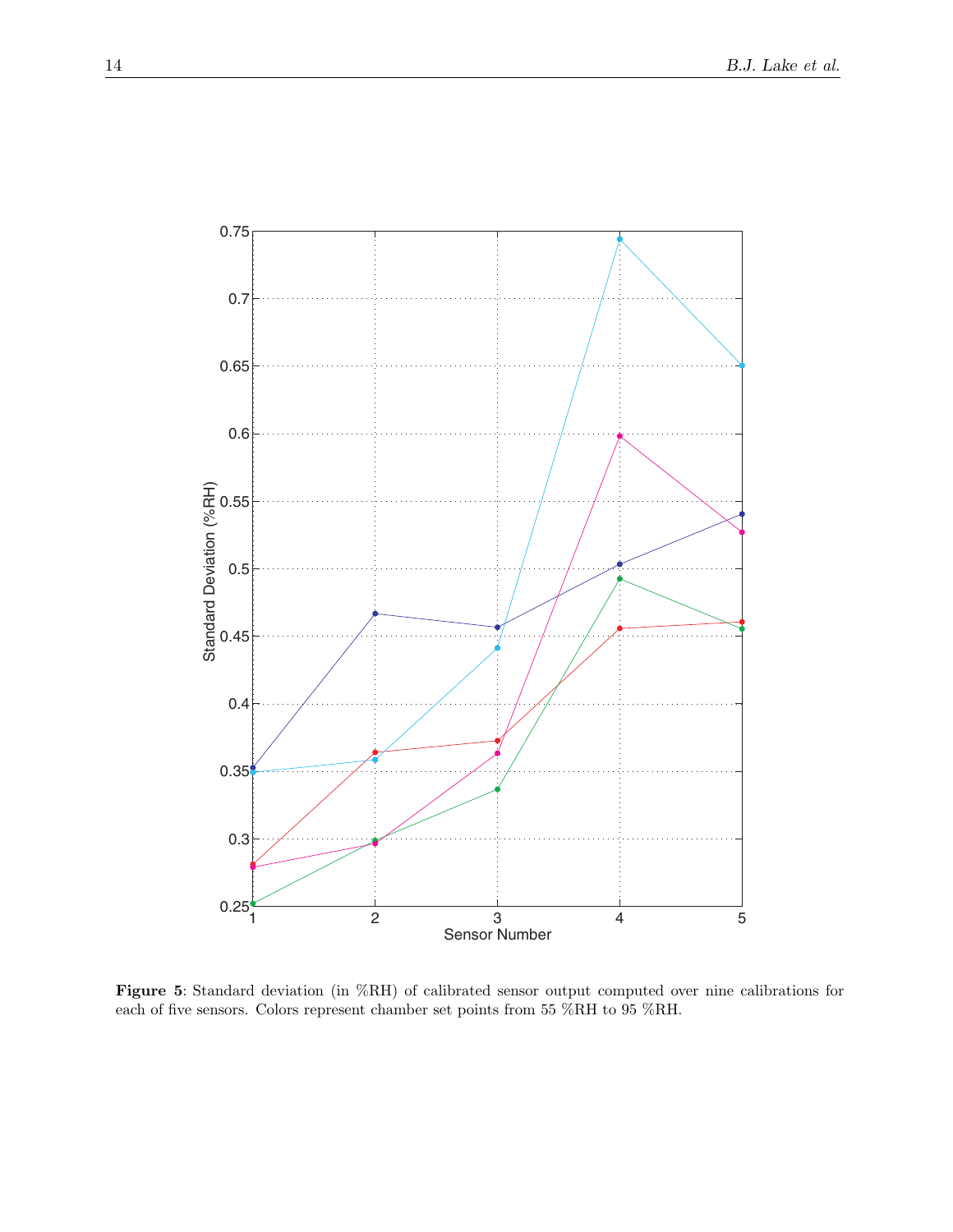|               |      | RMS Max                      |          | Coef. A   |        | Coef. B   |
|---------------|------|------------------------------|----------|-----------|--------|-----------|
| <b>Sensor</b> | М    | Residual                     | Mean     | Std. Dev. | Mean   | Std. Dev. |
| $AT$ (all)    | 848  | $0.022^{\circ}$ C            | 0.024    | 0.482     | 100.12 | 1.34      |
| $RH$ (all)    | 1111 | $0.56~\%{\rm RH}$            | $-3.803$ | 9.70      | 105.65 | 7.24      |
| RH (pre-cal)  | 693  | $0.37\ \%\mathrm{RH}$ -2.110 |          | 3.02      | 103.51 | 4.28      |
| RH (post-cal) | 418  | $0.78\ \%\mathrm{RH}$ -6.608 |          | 14.94     | 109.20 | 9.42      |

<span id="page-18-0"></span>**Table 2**: Statistics for NextGeneration ATLAS air temperature (AT) and relative humidity (RH) sensor calibrations. M is the number of sensors calibrated.

**Table 3**: Statistics for NextGeneration ATLAS I/O board calibrations. M is the number of sensors calibrated. Residuals have been scaled to the same units as sensors, by application of the nominal sensor gain of 100. The resolution listed for RH is for internally recorded data. Data telemetered in real time and calibration data have a resolution of 0.39 %RH.

|     | 1-bit.                                     | RMS Max                                |       | Coef. C |        | Coef. D        |
|-----|--------------------------------------------|----------------------------------------|-------|---------|--------|----------------|
|     | Board Resolution M Residual Mean Std. Dev. |                                        |       |         |        | Mean Std. Dev. |
| AT. | $0.01^{\circ}$ C                           | 394 $0.082^{\circ}$ C                  | 0.006 | 0.057   | 0.0230 | 0.012          |
| RН  |                                            | $0.024\%$ RH 394 $0.18\%$ RH $0.00206$ |       | 0.00198 | 1.003  | 0.006          |

value of 100 whereas the post-cal gain was 9% higher than the nominal value. Differences between pre- and post-cal statistics are presumably due to fouling of the filter, sensor drift, and electronic drift during deployment. Sensor and electronic drift are examined in more detail below.

#### **8.2 Relative Humidity I/O Board**

As noted above, RH calibration data are reduced to 8-bit resolution, to produce coefficients for use with real-time telemetered data which also have 8-bit resolution. This procedure decreases the precision of RH I/O board calibrations and induces a small ( $\sim$ 0.2 %RH) positive bias, but does not have a significant effect on overall accuracy as the truncation bias and measured drift of the I/O boards are an order of magnitude smaller than the RH sensor calibration drift (see below). Field data stored in internal memory have the full 12-bit resolution.

The RMS maximum residual for 394 RH I/O board calibrations was 0.18 %RH, about half the resolution of RH calibration data (0.39 %RH, Table 3). This value is also about half that for pre-cal RH sensors (Table 2). It is somewhat less than the value reported previously (Freitag *et al.*, 1994) of 0.26 %RH for ATLAS RH I/O boards. The improvement may be due to the reduction in calibration range (now 40 %RH to 99 %RH compared to 0 %RH to 95 %RH previously). RH board gain values were consistent with the previous study.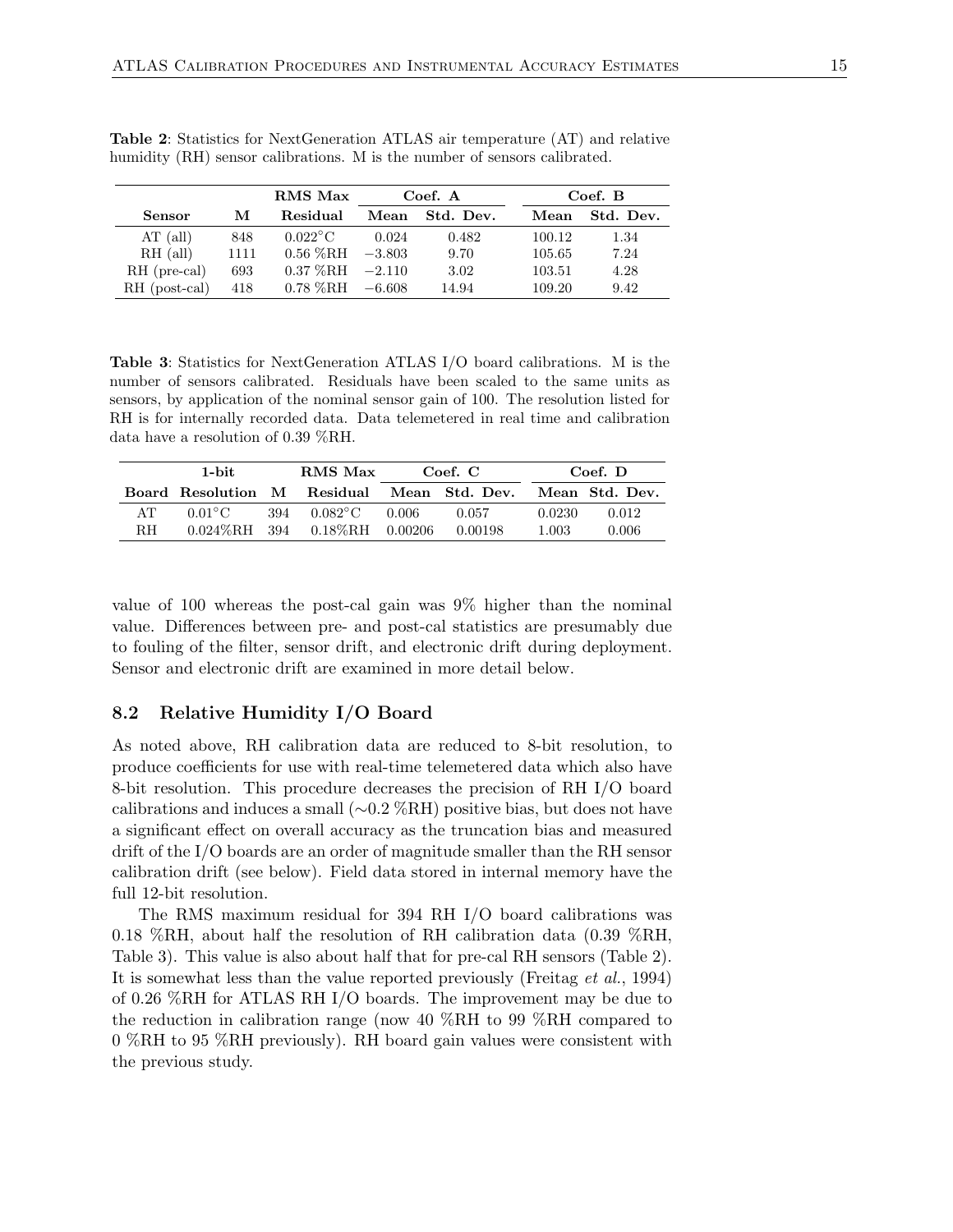#### <span id="page-19-0"></span>**8.3 Air Temperature Sensor**

Statistics from the calibration of 848 air temperature sensors (Table 2) were similar to those reported in Freitag *et al.* (1994). The RMS of the maximum residual was 0.022◦C, an order of magnitude smaller than the manufacturer's stated accuracy of  $0.2\degree$ C. Sensor gain, 100.12, and offset, 0.024, were nearly identical to the manufacturer's nominal values of 100 and 0, respectively.

#### **8.4 Air Temperature I/O Board**

The RMS maximum residual for 394 air temperature I/O boards was  $0.082^{\circ}$ C (Table 3), about half that reported previously (Freitag *et al.*, 1994). The improvement is presumably due to the reduction in calibration range (now  $10\degree$ C to  $40\degree$ C compared to  $0\degree$ C to  $40\degree$ C previously).

## **9. Sensor and I/O Board Drift**

Instrumentation recovered in working condition is returned to PMEL for post-recovery calibration before being reused on future deployments. After post-recovery calibrations are completed, the resultant coefficients are compared to the pre-deployment coefficients. First, a set of output values is computed by application of the calibration equation using pre-deployment coefficients to a set of nominal input values. Input values are chosen so that the output values span the standard calibration range. A second set of output values is generated by application of the calibration equation using post-recovery coefficients to the same set of input values. Sensor drift is calculated by subtracting the first set of output values from the second set of output values. This method of calculating sensor drift is identical to that employed by Freitag *et al.* (1994). Mean and RMS differences for sensor calibration pairs are given in Table 4. Mean and RMS differences for I/O board pairs are given in Table 5.

ATLAS moorings are nominally deployed for 1 year, but due to the replacement of failed, damaged, or questionable sensors the actual mean deployment length was about 9 months. The mean time between calibrations was about 16 months. RMS drift normalized to 1 year (by the ratio of 365 over the mean number of days between calibrations), appear in parentheses in Tables 4 and 5. Normalization in this manner assumes that the drift occurred linearly throughout the time between calibrations and decreases unnormalized drift estimates. Normalization by the mean time between mooring deployment and recovery (assuming that sensor drift occurs primarily while in the field) would increase drift estimates. Freitag *et al.* (1994) suggested a correlation between the magnitude of calibration drift and the length of the deployment at sea. The data used in this study indicate very little correlation between the size of calibration drift and either the time between calibrations or the time deployed at sea (Fig. 6). Other factors, such as environmental conditions while deployed, or handling and conditions before or after deployment, may be important in some cases. Because the factors affecting drift rates are not well known, we have opted to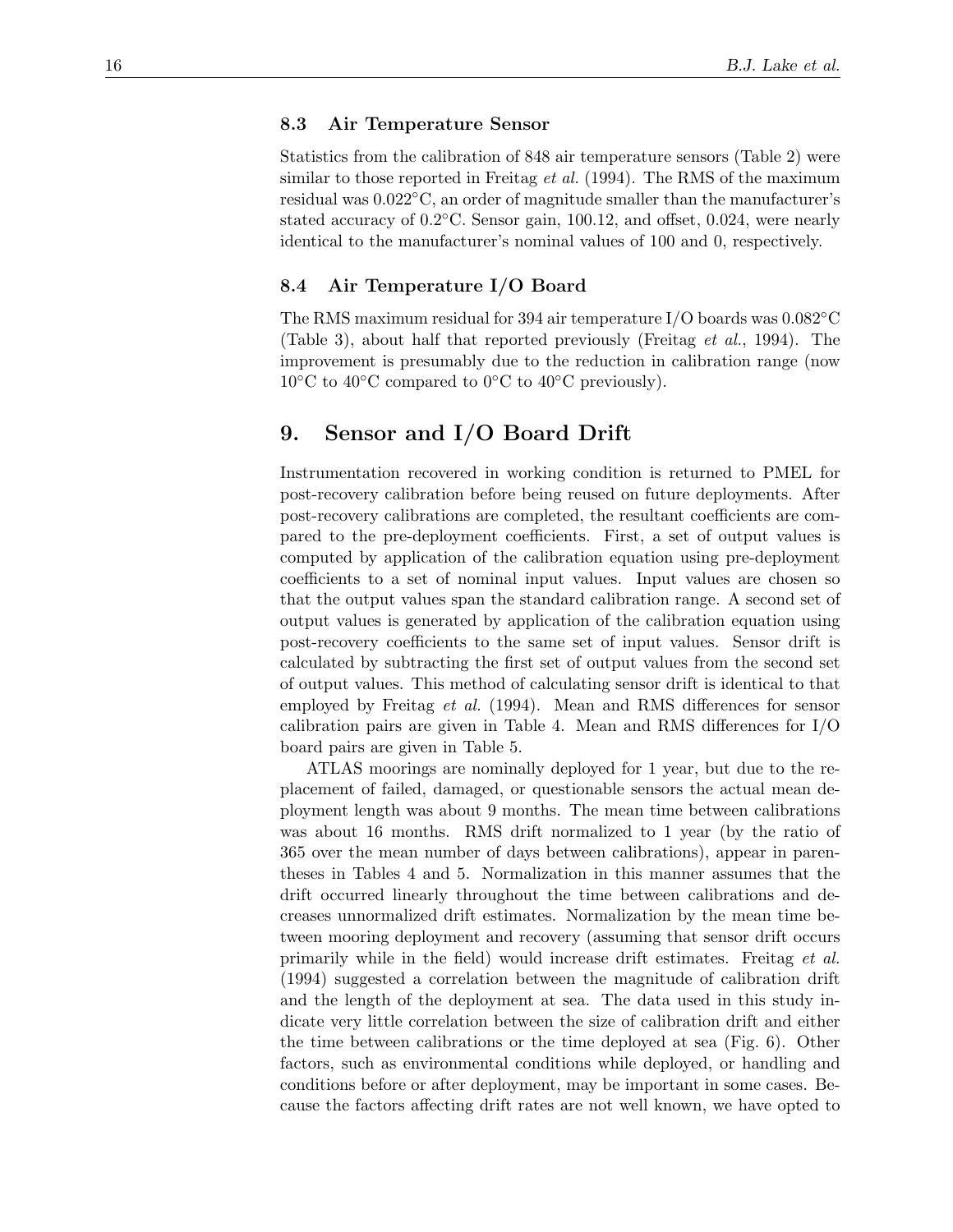| <b>Sensor</b> | Number of<br>Calibration<br>Pairs | Mean<br>Days Between<br>Calib. | Mean<br>Deployment<br>Days | Range        | Mean<br><b>Difference</b> | RMS<br><b>Difference</b> |
|---------------|-----------------------------------|--------------------------------|----------------------------|--------------|---------------------------|--------------------------|
| AT            | 225                               | 506                            | 272                        | $14 - 32$ °C | $0.025^{\circ}$ C         | $0.157^{\circ}C(0.113)$  |
| RН            | 201                               | 476                            | 262                        | 55-95 %RH    | $1.04\,\%$ RH             | $2.72 \; \%RH(2.09)$     |

<span id="page-20-0"></span>**Table 4**: Differences between pre- and post-deployment sensor calibrations. RMS differences in parentheses are normalized to 1 year based on days between calibrations assuming linear drift with time.

**Table 5**: Differences between pre- and post-deployment I/O board calibrations. RMS differences in parentheses are normalized to 1 year based on days between calibrations assuming linear drift with time.

|              | Number of   | Mean                    | Mean |                              |                            |                         |
|--------------|-------------|-------------------------|------|------------------------------|----------------------------|-------------------------|
|              | Calibration | Days Between Deployment |      |                              | Mean                       | RMS                     |
| <b>Board</b> | Pairs       | Calib.                  | Days | Range                        | <b>Difference</b>          | <b>Difference</b>       |
| AT           | 211         | 461                     | 274  | $5-35^{\circ}$ C             | $-0.057^{\circ}\mathrm{C}$ | $0.146^{\circ}C(0.115)$ |
| RН           | 223         | 462                     | 272  | 40–100 $\%$ RH –0.02 $\%$ RH |                            | $0.21 \; \%RH(0.16)$    |

use non-normalized drift values as our primary estimate of sensor and I/O board accuracy.

#### **9.1 Relative Humidity Sensor**

In computing the sensor drift estimate, 21 calibration pairs (9 percent of the total) with RMS drifts ranging from 6 %RH to 13 %RH were rejected as outliers. Two criteria were considered in rejecting these data. In some cases the sensor did not reach equilibrium during the post-deployment calibration, but would have reached values closer to those of the pre-deployment calibration if the equilibration time were increased substantially (Fig. 1, lower part). The longer response time of these sensors was probably due to fouling of the sensor or filter cap while at sea. If these sensors exhibited similar performance while at sea, then their data would not necessarily be biased, but would lag fluctuations by periods of up to several hours. A second criteria used to reject some large drift estimates was to apply post-recovery calibrations to the data at the time of recovery and compare these to the data from the next sensor deployed at that site. In many cases the application of the post-deployment calibrations resulted in large discontinuities between deployments, or values that were unreasonably high or low. Under these circumstances it was concluded that the post-recovery calibrations did not accurately reflect the condition of the sensors while deployed. The majority of cases with RMS drift between 6 %RH to 13 %RH were rejected because they met one or both of these criteria. A few cases with large drift did not clearly meet these criteria and remain in the ensemble over which the drift estimate was computed.

RMS difference between 201 RH sensor calibration pairs (Table 4) was 2.72 %RH, about seven times greater than the RMS of sensor pre-cal residuals. Thus, significant sensor drift had occurred between calibrations. Mean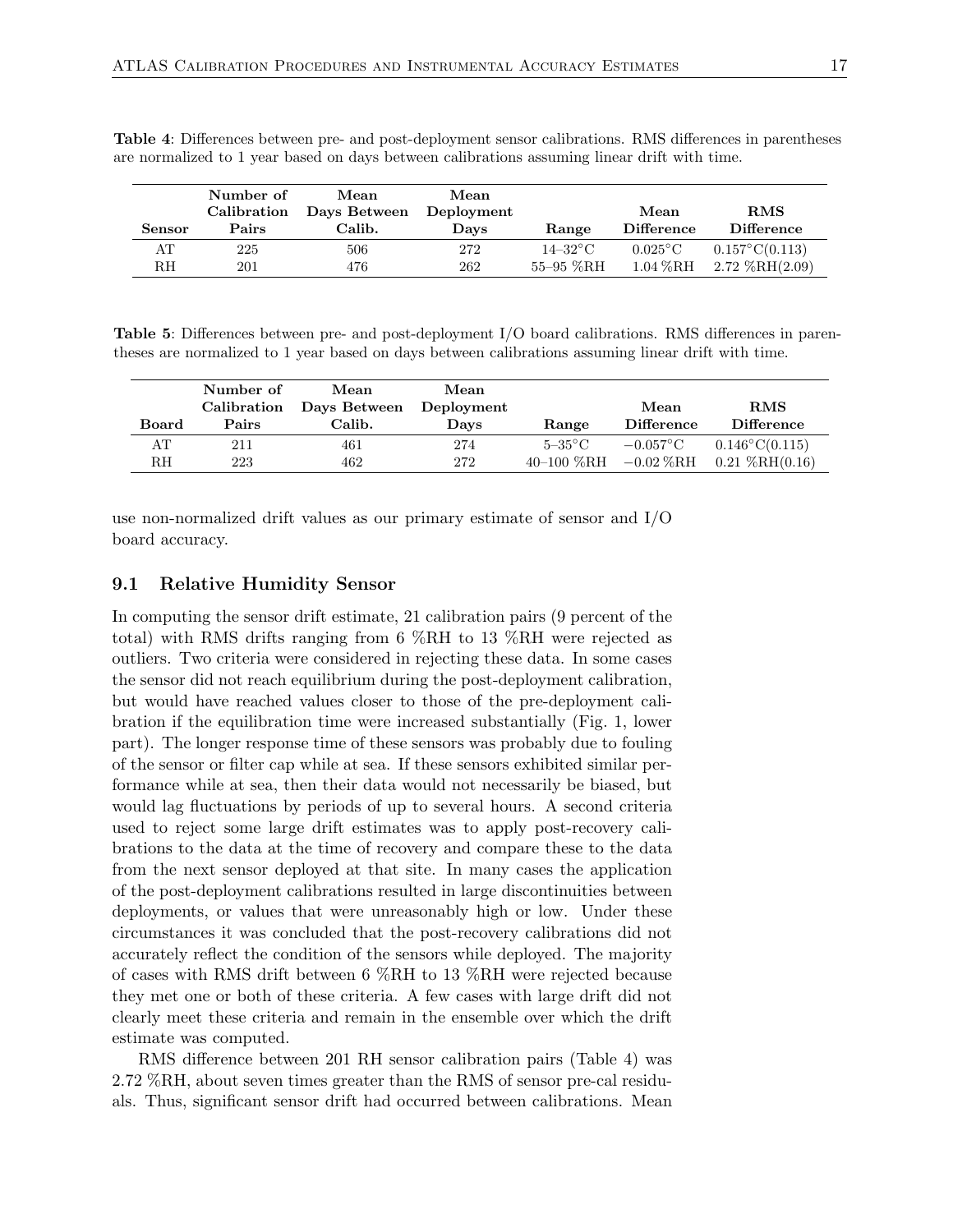<span id="page-21-0"></span>

**Figure 6**: Mean (left panel) and RMS (right panel) differences between pre-deployment and post-recovery calibration of humidity sensors plotted versus the number of days each sensor was deployed at sea. The dashed lines represent a linear, least-squares fit to the data. R is the correlation coefficient.

differences were about 1/3 of RMS differences and positive, indicating that on average the sensors were reading about 1.0 %RH low when recovered. Based on a much smaller number of calibrations, Freitag *et al.* (1994) estimated relative humidity sensor RMS drift to be 4 %RH. Modifications to the sensors combined with improved sensor calibration techniques have decreased the error estimate by more than 1 %RH.

#### **9.2 Relative Humidity I/O Board**

The mean difference between 223 RH I/O calibration pairs was −0.02 %RH and the RMS difference was 0.21 %RH (Table 5). The mean difference being near zero indicated that there was no preferred direction of drift. The RMS was about one half the resolution of the calibration data. This indicates that there was little or no measurable drift in RH boards between calibrations.

#### **9.3 Air Temperature Sensor**

RMS difference between 225 AT sensor calibration pairs was 0.157◦C (Table 4), nearly an order of magnitude larger than the RMS maximum residual for AT sensors (Table 2), indicating that measurable drift had taken place. The observed RMS difference is comparable to the manufacturer's nominal drift rate of  $0.2\degree$ C (Table 1). Mean AT difference was  $0.025\degree$ C, indicating little or no preferred direction to the drift.

#### **9.4 Air Temperature I/O Board**

In computing drift statistics, a small number of calibration pairs (10 or about 5% of the total) were omitted as outliers. The pre-deployment calibrations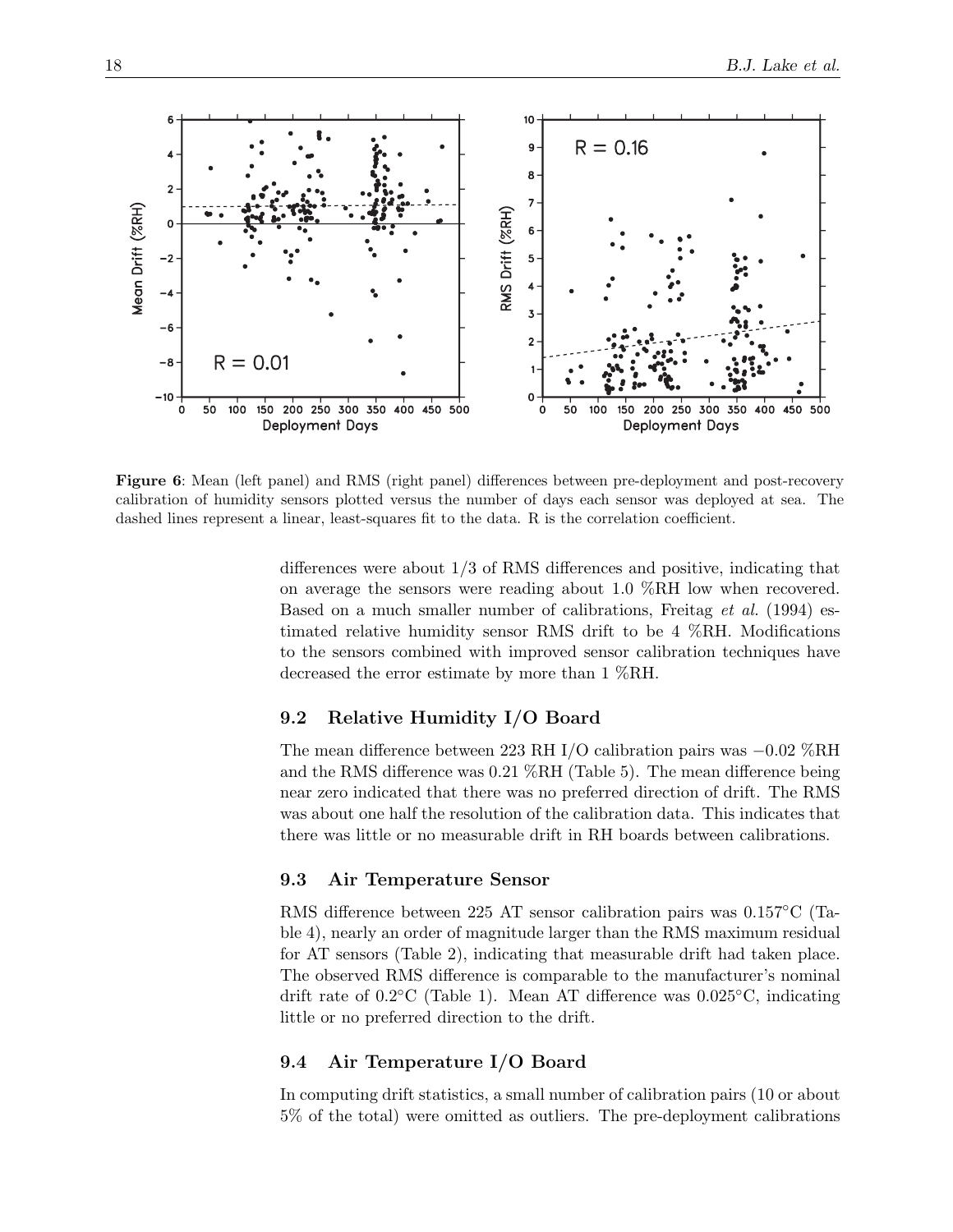<span id="page-22-0"></span>**Table 6**: Combined (sensor and I/O board) instrument error for NextGeneration ATLAS air temperature and relative humidity measurements based on unnormalized data in tables 4 and 5.

| Sensor | <b>Instrument Error</b> |
|--------|-------------------------|
| ΔΤ     | $0.22^{\circ}$ C        |
| RН     | $2.73~\%$ RH            |

for all these cases were performed between January 1998 and January 1999, and had drifts between 0.5◦C and 1.1◦C, larger than any observed before or after. The majority of boards with pre-deployment calibrations during 1998 had drifts comparable to the overall ensemble. Beginning in 1998 and continuing throughout 1999, NextGeneration ATLAS electronics were upgraded by replacement of boards which included the sensor IO A/D components. It was intended that post-deployment calibrations would be performed before board replacement, but in several of the outlier cases it was found that the calibration pairs were not performed on identical electronics. In other cases the date of electronic upgrades was not documented. It was concluded that the large drifts in these cases were not representative of the true electronic performance and were not included in the computation of ensemble statistics.

RMS difference between 211 AT I/O board calibration pairs was 0.146◦C (Table 5), less than twice the RMS maximum residual for individual AT I/O boards (Table 3), indicating that the drift in AT boards between calibrations was measureable and comparable to the sensor drift. The mean drift was –0.057◦C, indicating little or no preferred direction to the drift.

### **10. Combined Instrument Error**

The combined effect of I/O board and sensor drifts (i.e., instrument error) was computed as  $(RMS_{\text{board drift}}^2 + RMS_{\text{sensor drift}}^2)^{1/2}$ , which assumes that sensor and I/O board drifts were independent of one another. Using unnormalized data, instrumental error estimates for the RH sensor improved from 4.07 %RH in 1994 to 2.73 %RH in the present investigation (Table 6). We conclude that the lower instrument error estimate is due to the improved RH calibration procedure at PMEL and modifications to the sensor by the manufacturer.

AT instrument error estimates remained virtually unchanged from the previous study—0.20◦C in 1994 compared to 0.22◦C for the present study.

#### **11. Summary**

TAO air temperature and relative humidity sensor calibrations have been analyzed to estimate both their instrumental accuracy when first deployed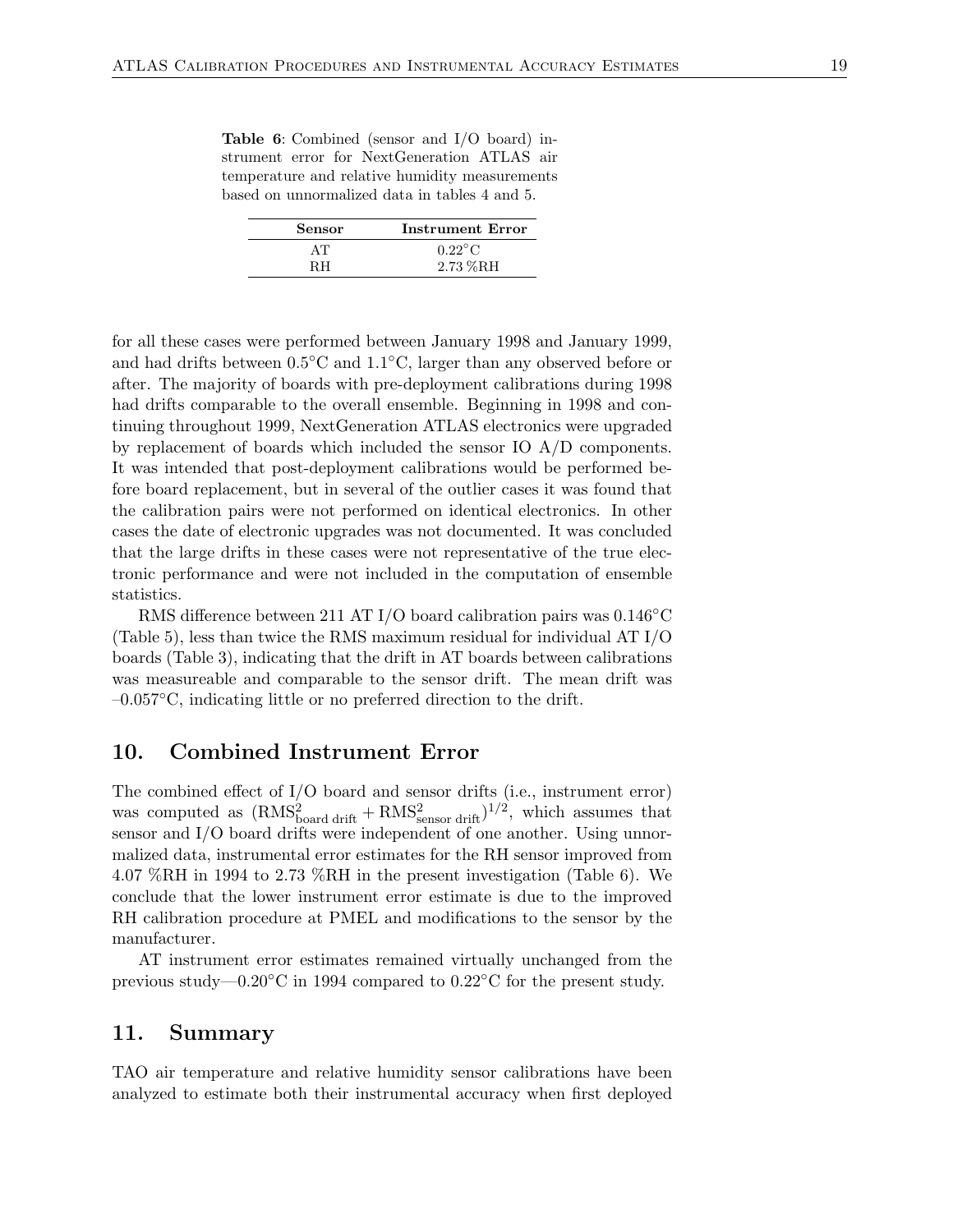and the calibration drift over time. Both air temperature and relative humidity are measured by the same sensor package, presently the model MP101A from Rotronic Instrument Corp. This study updates Freitag *et al.* (1994), which was repeated because the previous work was based on a fairly limited number of calibrations. In addition, since the publication of Freitag *et al.*, the sensors were upgraded by the manufacturer, the electronics were modified by PMEL, the calibration method for relative humidity was automated, and a new calibration standard was used.

The manufacturer's modifications to the air temperature sensor included improved nominal accuracy (from  $0.5\degree$ C to  $0.2\degree$ C) and lower power consumption. The PMEL circuitry was modified to increase resolution from 0.04◦C to 0.01◦C. The present PMEL estimate of combined (sensor and circuitry) instrumental error for TAO air temperature measurement is  $0.22\degree C$ , virtually unchanged from the previous value. The fact that the previous PMEL estimate  $(0.20\degree C)$  was better than the manufacturer's nominal sensor accuracy at that time was because the manufacturer's estimate was based on nominal calibration coefficients and applicable to a wider temperature range, whereas PMEL sensors are individually calibrated over a reduced temperature range.

The changes to the relative humidity portion of the sensor included improved linearity and temperature compensation which lead to an improved nominal accuracy of 1% (when individually calibrated with a high accuracy standard). The PMEL circuitry was modified to increase resolution from 0.39 %RH to 0.02 %RH (for internally recorded data). A major modification to the PMEL calibration method was the replacement of saturated salt solutions for the calibration standard by a humidity chamber, plus automation of the procedure which standardized and increased sensor equilibration times. The combined (sensor and circuitry) error estimate for TAO relative humidity measurements is 2.73 %RH, which is an improvement of over 1 %RH from the 1994 estimate.

This PMEL error estimate is larger than the manufacturer's nominal value because the latter does not reflect environmental issues such as contamination of the sensor or its filter by salt. Analysis of calibration data has confirmed that after deployment at sea the time constant of these sensors can increase significantly, which results in overestimation of calibration drift estimates. Moreover, in some cases the post-recovery calibrations were found to not accurately reflect the sensor condition when recovered. This could be due to changes between recovery and calibration, e.g., drying and precipitation of salts on the sensor or filter.

A small (about 0.2 %RH) error due to the PMEL circuitry calibration firmware was discovered during the course of this study. This error will be eliminated in future versions of the firmware.

**Acknowledgments.** We thank Nuria Ruiz for her support in the design and development of the TAO calibration data base, which was essential for the analysis of these data. This work was supported by NOAA's Office of Oceanic and Atmospheric Research, and by the Joint Institute for the Study of the Atmosphere and Ocean (JISAO) under NOAA Cooperative Agreement No. NA178RG1232.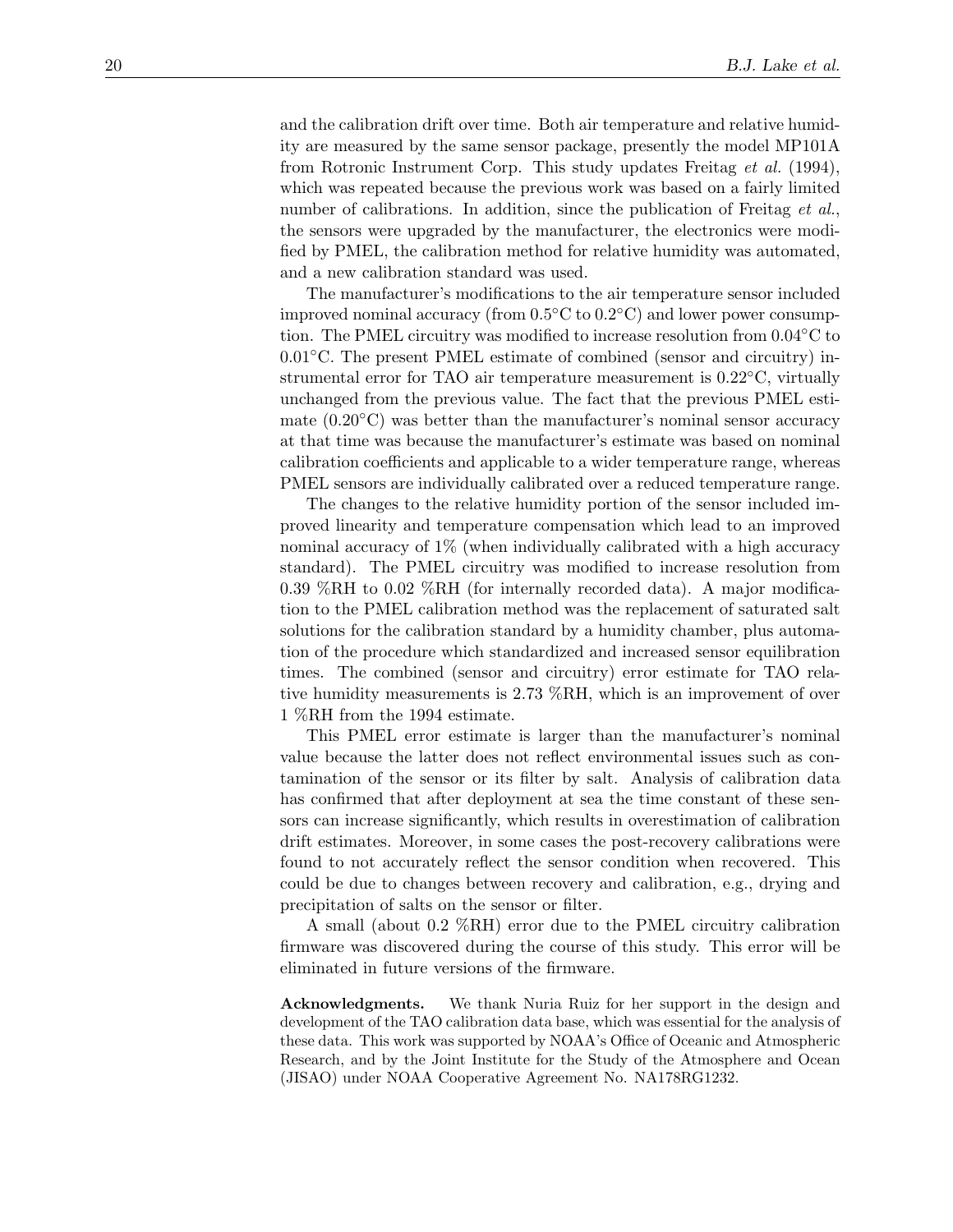## <span id="page-24-0"></span>**12. References**

- Freitag, H.P., Y. Feng, L.J. Mangum, M.P. McPhaden, J. Neander, and L.D. Stratton (1994): Calibration procedures and instrumental accuracy estimates of TAO temperature, relative humidity and radiation measurements. *NOAA Tech. Memo. ERL PMEL-104*, Pacific Marine Environmental Laboratory, Seattle, Washington, 32 pp.
- Freitag, H.P., M. O'Haleck, G.C. Thomas, and M.J. McPhaden (2001): Calibration procedures and instrumental accuracies for ATLAS wind measurements. *NOAA Tech. Memo. OAR PMEL-119*, Pacific Marine Environmental Laboratory, Seattle, Washington, 20 pp.
- Hayes, S.P., L.J. Mangum, J. Picaut, A. Sumi, and K. Takeuchi (1991): TOGA-TAO: A moored array for real-time measurements in the tropical Pacific Ocean. *Bull. Am. Meteorol. Soc., 72*, 339–347.
- McPhaden, M.J., A.J. Busalacchi, R. Cheney, J.R. Donguy, K.S. Gage, D. Halpern, M. Ji, P. Julian, G. Meyers, G.T. Mitchum, P.P. Niiler, J. Picaut, R.W. Reynolds, N. Smith, and K. Takeuchi (1998): The Tropical Ocean-Global Atmosphere (TOGA) observing system: A decade of progress. *J. Geophys. Res., 103*, 14,169–14,240.
- Servain, J., A.J. Busalacchi, M.J. McPhaden, A.D. Moura, G. Reverdin, M. Vianna, and S.E. Zebiak (1998): A Pilot Research Moored Array in the Tropical Atlantic (PIRATA). *Bull. Am. Meteorol. Soc., 79*, 2019–2031.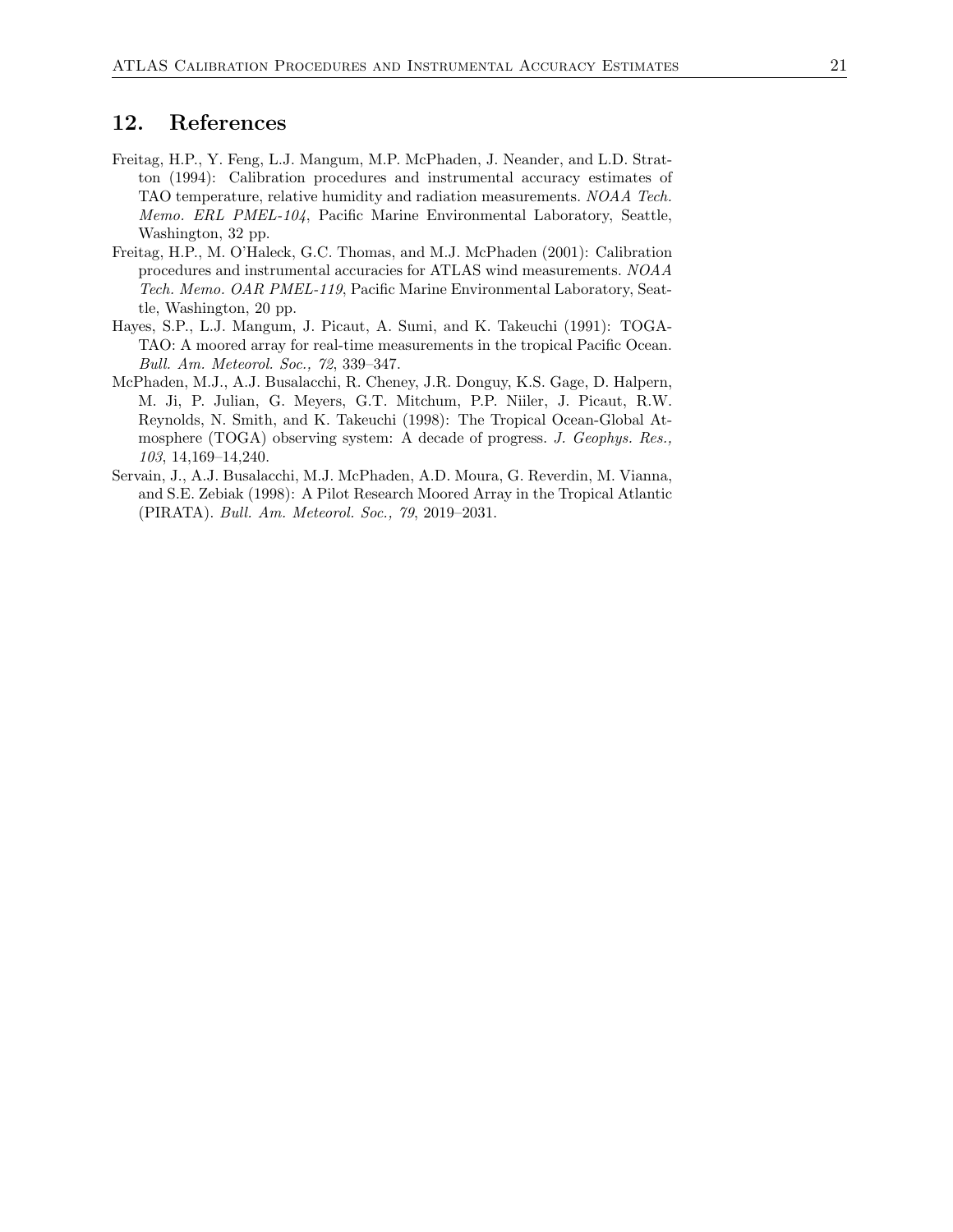## <span id="page-25-0"></span>**Appendix: Specifications and Calibration of the Humidity Generator**

The Thunder Scientific Humidity Generator uses a "two-pressure" method to humidify its chamber. It first saturates an air stream with water vapor at a set pressure and temperature, and then isothermally expands the stream into the chamber. The resulting chamber humidity is equivalent to the ratio of final to initial pressures. Corrections are applied both for minor temperature differences between the air stream and chamber, and for an "enhancement factor ratio" that takes into account the dependence of the effective saturation vapor pressure upon the absolute pressure as well as temperature (Thunder Scientific Humidity Generator manual).

The humidity generator is calibrated annually, alternately by the manufacturer or by PMEL. Calibrations at PMEL follow a procedure recommended by the manufacturer. The humidity generator's thermistors are calibrated by immersion in a water bath at three temperature set points that encompass the range of operating temperatures used at PMEL during RH sensor calibrations. Typical set points of 11 $°C$ , 26 $°C$ , and 40 $°C$  are controlled by a model 5010 Programmable Fluid Bath by Guildline Instruments, Ltd. A model SBE-03 temperature sensor from Sea-Bird Electronics, Inc. (calibrated annually by the manufacturer) is used as a temperature standard, and its frequency output is counted by an HP3457A Multimeter, manufactured by Hewlett-Packard Company. Depending on the range of operating pressure, calibration of the humidity generator's pressure gauges is performed by the application of either a high  $(0-150 \text{ psi})$  or low  $(0-50 \text{ s})$ psi) static pressure source of nitrogen gas. Three set points per source are chosen which span the full range of operating pressures. Typical set points are 15 psi, 30 psi, and 50 psi for the low-pressure source, and 30 psi, 100 psi, and 150 psi for the high-pressure source. A 0 to 1000 psi, model 6010-1660C Direct Reading Pressure Gauge and 6005 Pressure Controller, from Ruska Instrument Corp., are used as the pressure standard and source controller. A Digiquartz Barometer, model MET1-2, from Paroscientific, Inc. measures atmospheric pressure, for conversion of the Ruska standard's psi readings to psia. The Ruska standard is calibrated bi-yearly by the manufacturer. The accuracies of the temperature standard, the pressure standard/controller, the temperature bath and other associated test equipment (tabulated below) are comparable to or exceed those required by Thunder Scientific for humidity generator calibrations. For each transducer, the generator's circuitry produces three raw counts and solves three quadratic equations, internally making any needed adjustments to the transducer and iterating the process until the desired tolerances are attained. Following this calibration procedure, the generator is specified to have an accuracy of  $\pm 0.5$  %RH over the operating range 10–95 %RH.